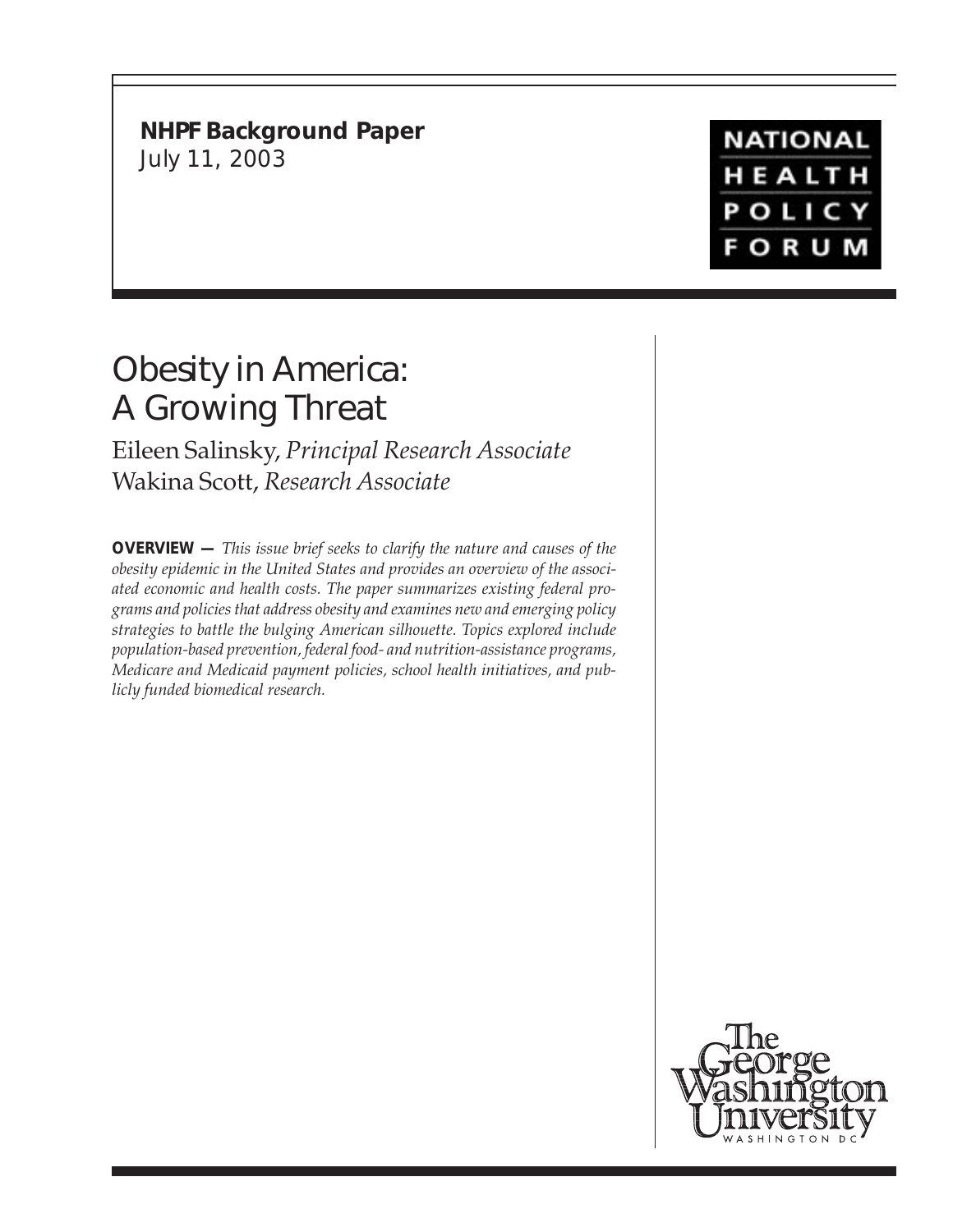The continuing expansion of the nation's waistline has pushed obesity to the top of the list of major health problems in the United States. But is obesity truly a burden on the U.S. health care system? Why have public health officials and policymakers been paying close attention to this issue? And what, if anything, can be done to encourage millions of Americans to slim down? Although obesity is currently a hot topic among policy movers and shakers, it is certainly not a new issue and has been a topic of concern since the early 1950s, with U.S. government agencies and health organizations publishing guidelines for obesity prevention through diet, exercise, or both.1 However, only recently has obesity become a widespread epidemic, in the United States and globally, leading to substantial health and economic costs to which policymakers are giving renewed attention.

Can health policy be employed to combat this growing epidemic? Federal and state programs currently seek to address the obesity epidemic through a broad range of interventions. These intervention strategies include publicly funded scientific research to examine the biomedical mechanisms of weight control; food labeling and nutritional regulations to aid consumers in making healthy food choices; land-use proposals to encourage active lifestyles; and educational programs to improve the public's awareness of the importance of a proper diet and adequate exercise. These activities rely on different strategies and address different aspects of the multifaceted problem presented by obesity.

Critics have argued that existing public policy is not aggressive enough, given the magnitude of the obesity problem in this country, and have called for more proactive, innovative policies. Some of the bolder proposals include bringing civil suits against the fast-food industry to recoup the costs associated with treating obesity-related diseases (an effort to emulate the settlements reached with the tobacco industry) and levying targeted taxes on "junk" food to provide funding for treatment and prevention activities. While many doubt the political viability of these specific proposals, the obesity epidemic has drawn considerable attention from policymakers, and new policy initiatives to address the issue are already underway.

# **NATURE AND IMPACT OF THE OBESITY EPIDEMIC**

In the United States, obesity is an increasingly problematic public health concern. The prevalence of obesity among U.S. adults has increased dramatically in recent years. In 1991, only 12 percent of adults were obese.

#### **National Health Policy Forum**

2131 K Street NW, Suite 500 Washington DC 20037 202/872-1390 202/862-9837 [fax] nhpf@gwu.edu [e-mail] www.nhpf.org [web]

**Judith Miller Jones** *Director*

**Judith D. Moore** *Co-Director*

**Sally Coberly** *Deputy Director*

**Michele Black** *Publications Director*

**NHPF** is a nonpartisan education and information exchange for federal health policymakers.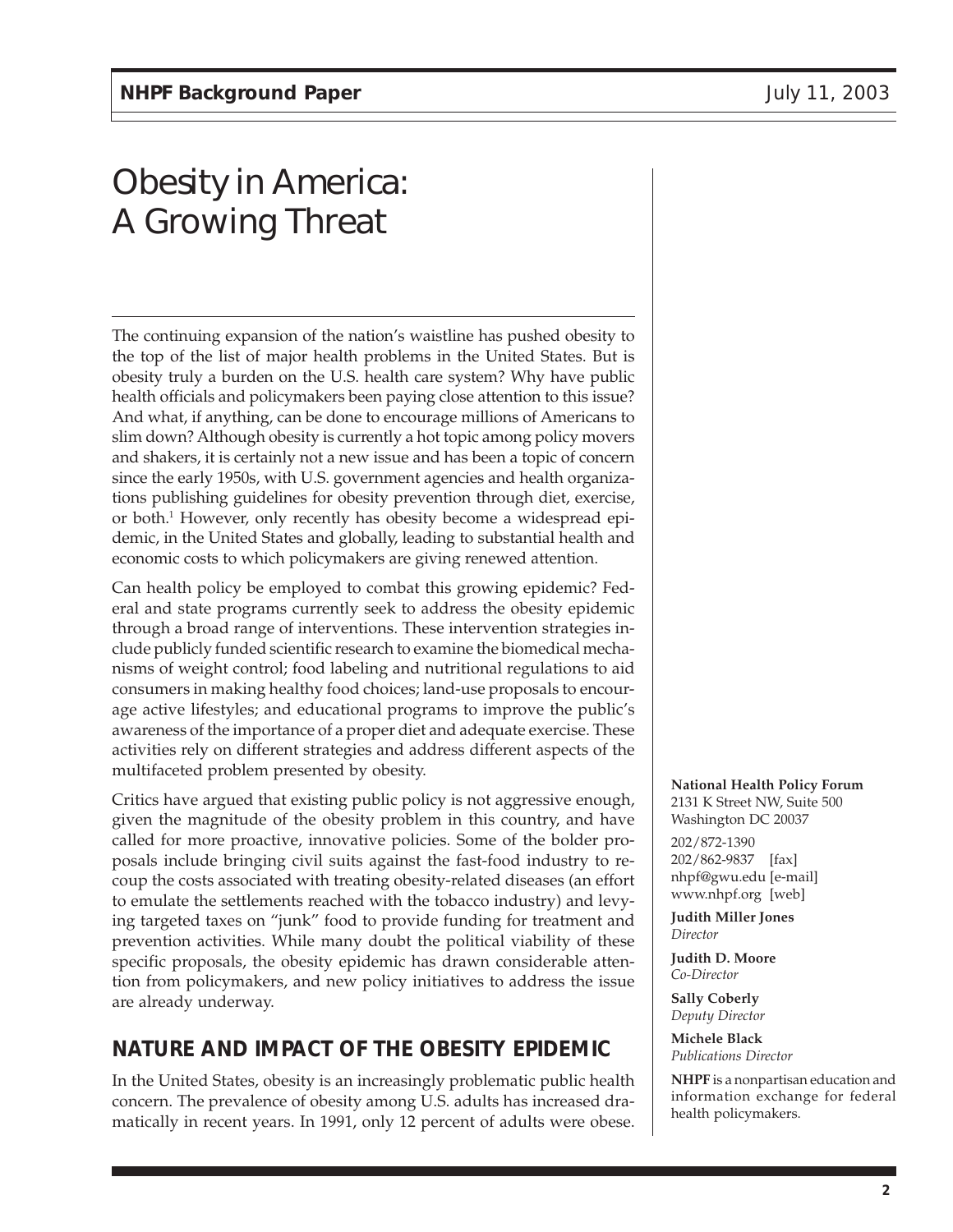By 2001, almost 21 percent of adults were obese, representing a nearly 75 percent increase. Because these data are based on self-reported height and weight, obesity rates are most likely even higher than these estimates suggest. Results from the 1999 National Health and Nutrition Examination Survey, which collects data through clinical measurements, found that approximately 30 percent of U.S. adults are obese and an additional 34 percent are overweight (Figure 1), indicating that only 35 percent of adults are at or below a healthy weight.<sup>2</sup>

Even more alarming is the increase of those who are morbidly obese; that is, those who are 100 pounds or more overweight. According to Roland Sturm, a Rand economist, about one in 80 men weighs more than 300 pounds, a 50 percent rise from 1996 to 2000, and one in 200 women weighs more than 300 pounds, representing a 67 percent increase.<sup>3</sup>





*Source: National Health and Nutrition Examination Survey (NHANES 1999-2000), National Center for Health Statistics, Centers for Disease Control and Prevention, U.S. Department of Health and Human Services.*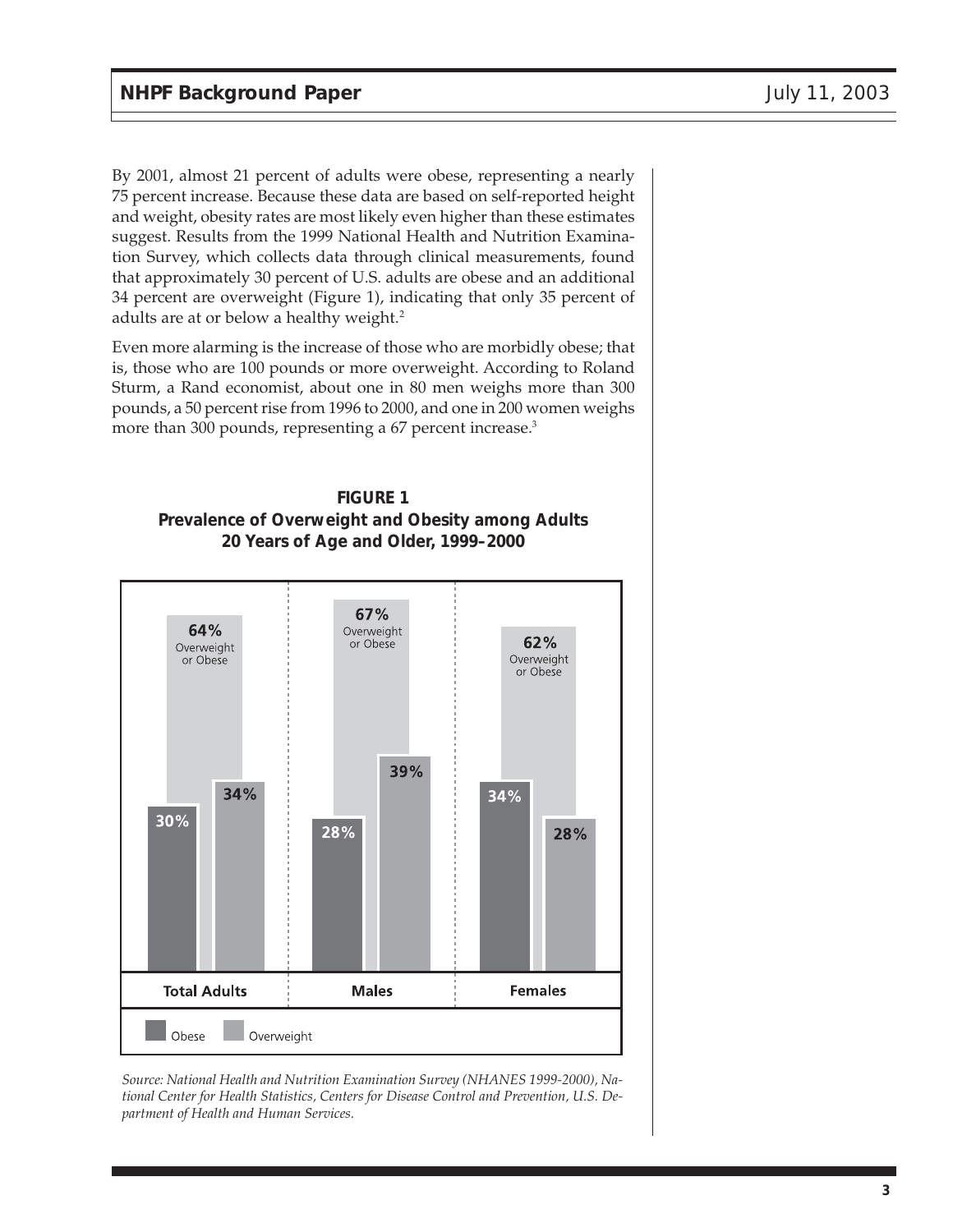#### **Who Is Affected?**

Obesity has increased in every state, in both sexes, and across all age, race, and socioeconomic groups. No region in the United States is immune to the obesity epidemic. During the 1990s, every state saw an increase in the prevalence of obesity among adults. Twenty-two states had rates of obesity of 20 percent or greater in 2000, compared with none in 1991. The states with the highest rates of obese residents include Mississippi (24 percent), Louisiana (23 percent), and West Virginia (23 percent).<sup>4</sup>

Although men are more likely to be overweight than women, women are more likely to be obese. Among both men and women, the prevalence of overweight and obesity increases with advancing age, until about age 69, after which it starts to decline. However, during the past decade, the sharpest increase (70 percent) in rates of overweight and obesity occurred among adults ages 18 through 29.

Racial and ethnic minorities generally have higher rates of overweight and obesity than do whites in the United States. In 2000, obesity was found in almost 30 percent of African Americans, slightly less than one-quarter of Hispanics, and 18 percent of whites.<sup>5</sup> Within racial groups, gender disparities also exist. Black and Mexican American women are more likely to be overweight and obese than black and Mexican American men. In addition, one study suggests that black and Hispanic women in their 20s and early 30s become obese faster than white women.<sup>6</sup>

Disparities based on socioeconomic status also exist among the overweight and obese. For all racial and ethnic groups, women of lower socioeconomic status, with an income of less than 130 percent of the federal poverty level, are 50 percent more likely to be obese than those with higher incomes. In contrast, men are about equally likely to be obese, regardless of their socioeconomic group.<sup>7</sup> Higher education seems to correlate with lower rates of obesity. For example, those with less than a high school education are more likely to be obese (24 percent) than those with a high school diploma (19 percent). However, the greatest increase of obesity (67 percent) within the last decade occurred among individuals with some college education.

Studies have shown that the overweight problem has increased at an even more dramatic rate in children and adolescents than in adults, making childhood overweight a lifelong threat to many communities. Over the past two decades, the percentage of overweight children (ages 6 through 11) has more than doubled, rising from 7 percent in 1980 to 15 percent in 1999.<sup>8</sup> For adolescents (ages 12 through 19), the percentage of overweight has almost tripled during this same period, rising from 5 percent to 14 percent.

Racial and ethnic disparities in overweight also exist among children, with black and Hispanic youth having the highest rates. By 1998, more than 22 percent of black and Hispanic children were overweight, while only 12 percent of white children were overweight.<sup>9</sup> In examining gender

#### **Measuring Obesity**

#### **ADULTS**

The Body Mass Index (BMI) is a direct calculation based on weight in kilograms and height in meters (BMI=Weight/Height<sup>2</sup>). It is used as a measure of overweight and obesity in adults.

#### **BMI Values for Adults:**

| $25.0 - 29.9$  | Overweight             |
|----------------|------------------------|
| $30.0 - 39.9$  | Obese                  |
| 40.0 or higher | <b>Extremely Obese</b> |

#### **CHILDREN**

For children, obesity is calculated based on growth charts, physical development, gender, and age; therefore, child measures do not have the same cut-points for BMI as adults. To avoid stigma, the terms "at-risk" and "overweight" are used when referring to children and youth.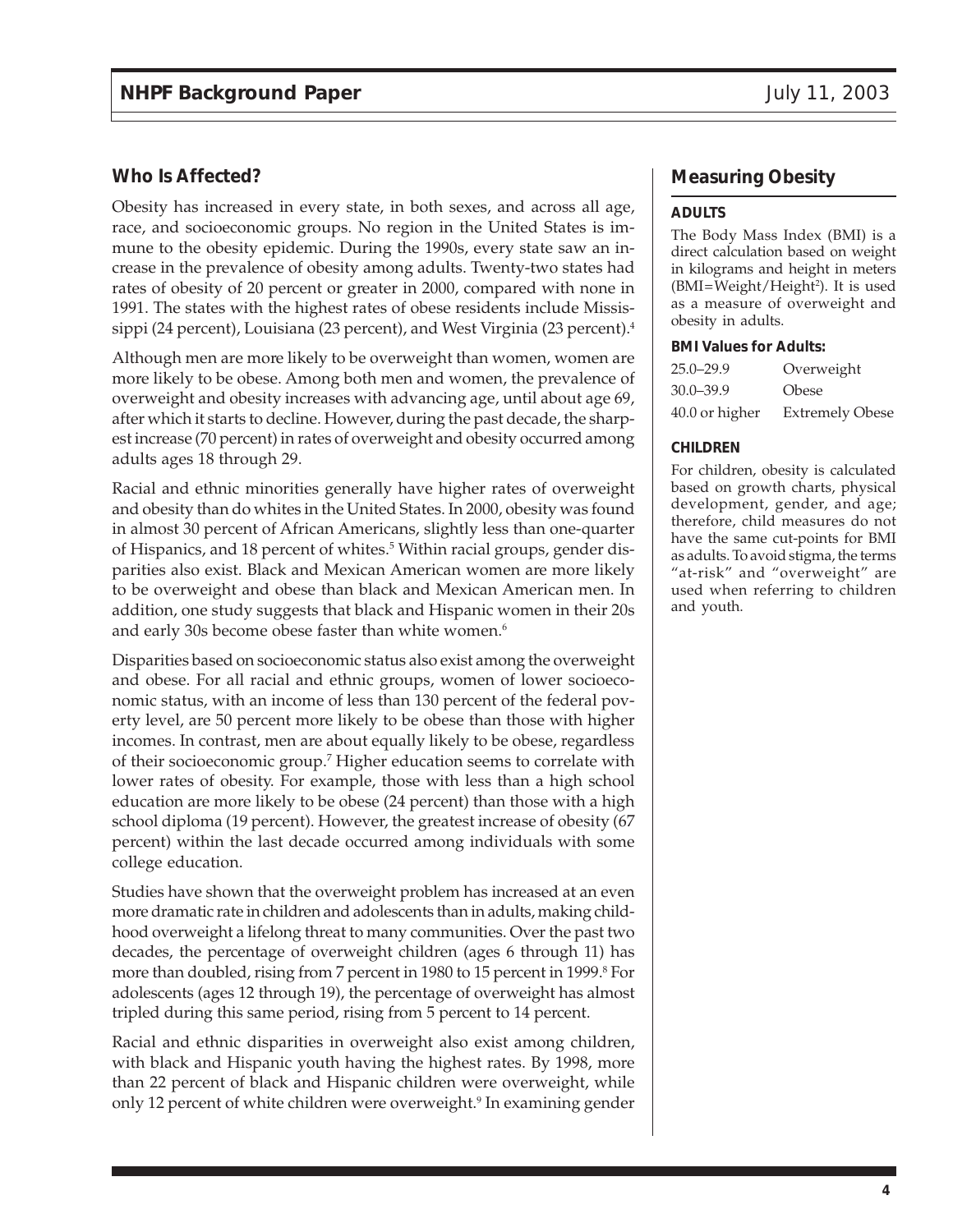disparities for overweight among children, Mexican American boys were more likely to be overweight than black or white boys. And black girls tended to have a higher rate of overweight than white or Mexican American girls.10 For disparities in socioeconomic status, studies have shown that among Mexican American and black children and adolescents, family income does not reliably predict overweight prevalence. However, white adolescents from lower-income families experience a greater prevalence of overweight than those from higher-income families.

## **More Input, Less Output**

Many complex factors have contributed to the rise in obesity. For each individual, a combination of genetics, behavior, environment, culture, and socioeconomic status influences body weight. Experts agree that, in the simplest sense, much of obesity occurs when energy intake (calories consumed) exceeds energy expenditure (metabolism and physical activity).

During the last several decades, the majority of the U.S. population experienced this imbalance of energy intake and output. The average American consumed 15 percent more calories a day in 1997 than in 1984,<sup>11</sup> and it is likely that this upward trend in caloric consumption has continued. Paralleling this trend in increased caloric intake are the decrease in exercise and the increased use of technology. Many people live sedentary lives, and approximately 40 percent of adults in the United States do not participate in any type of leisure-time physical activity.<sup>12</sup>

Several environmental and cultural changes have diminished daily opportunities to burn energy. Television viewing and the popularity of computers and video games have especially contributed to the obesity epidemic among children and adolescents.13 Approximately 43 percent of adolescents now watch more than 2 hours of television each day. At the same time, schools have generally been decreasing physical-education requirements in the face of budget pressures and other curricula demands.14 The use of labor-saving machinery for household chores, the higher reliance on cars, and the increasingly automated workplace also are factors in the decrease of physical activity among U.S. children and adults.

Coupled with the diminished opportunity to exercise is the increased opportunity to eat. Because food was often scarce throughout much of human history, "our physiology tells us to eat whenever food is available. And now, food is always available."15 Numerous environmental and cultural changes, such as the decline in the family dinner and a greater reliance on eating away from home, have helped foster more frequent eating. For example, when people eat out, they tend to eat more or consume higher-calorie foods than when they eat at home.<sup>16</sup> Compounding this trend is the "supersizing" of food portions found in the marketplace. Marketplace portion sizes began to grow in the 1970s, rose sharply in the 1980s, and have continued to grow in parallel with increasing obesity rates.17 Available data indicate that increasing portion sizes of high-fat

**The average American consumed 15 percent more calories a day in 1997 than in 1984.**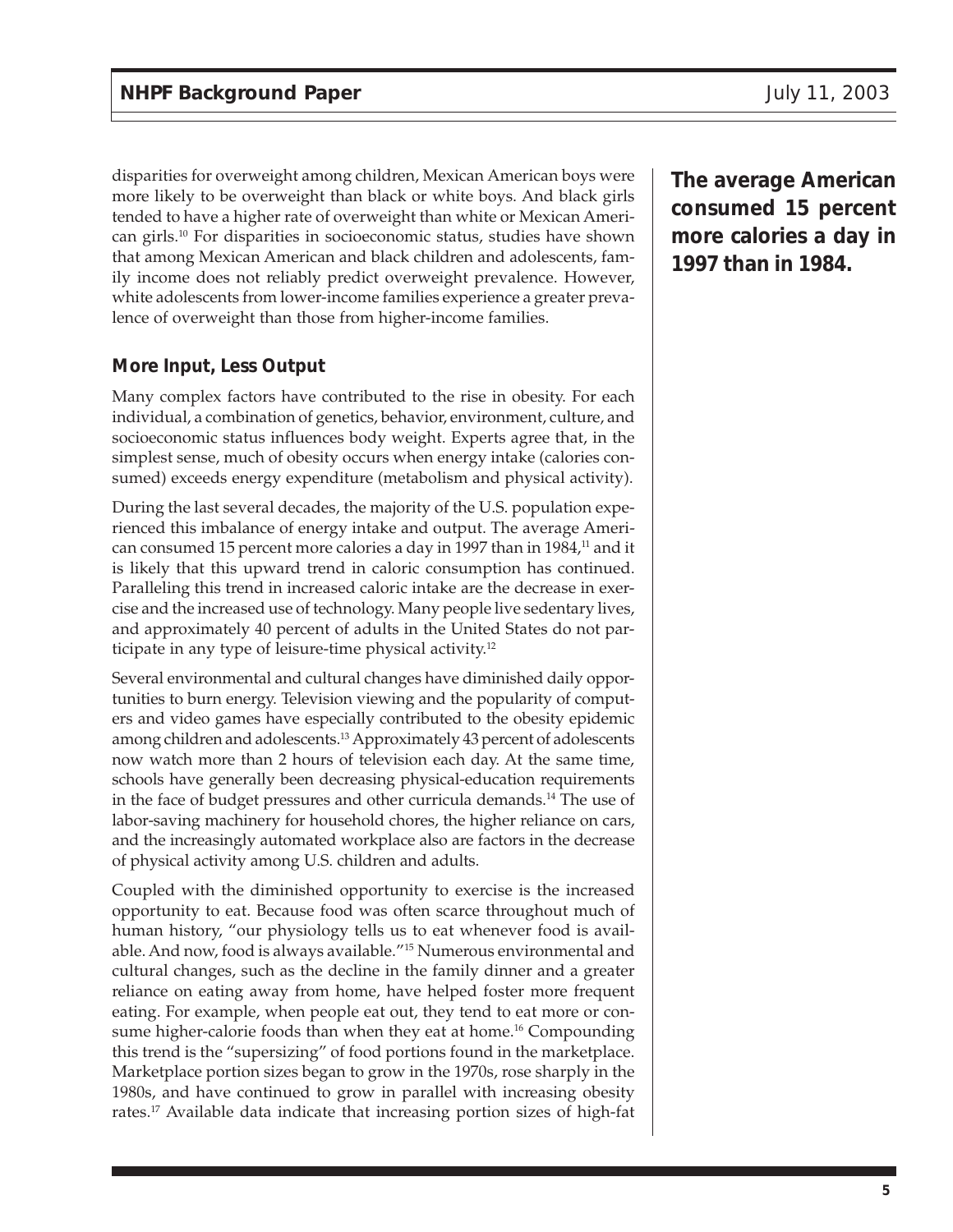and high-calorie foods are contributing to the obesity epidemic.<sup>18</sup> Other factors, such as the ready availability of inexpensive foods that are high in sugar and fat, the growth of the fast-food industry, and the increased number and marketing of snack foods, also contribute to more eating.<sup>19</sup>

Availability of healthy food choices may play an even larger role in lowincome communities, where nutritious foods such as fresh fruits and vegetables are expensive and hard to find, while unhealthy fast-food is abundant and inexpensive. One study, which linked healthy eating and access to grocery stores, found that produce consumption increased 32 percent for each additional supermarket in predominantly black neighborhoods and 11 percent in predominantly white neighborhoods.<sup>20</sup> In addition, the study found white neighborhoods had an average of five times as many supermarkets as black neighborhoods. Poorer neighborhoods may also be less conducive to physical activity than wealthier communities. These areas have limited access to parks and other free facilities (such as schoolyards); schools in poorer districts may lack the financial resources to support team sports and exercise equipment; and safety concerns may be heightened.<sup>21</sup>

Genetic and environmental factors are closely intertwined. If a person has a genetic predisposition toward obesity, the modern American lifestyle and environment may make controlling weight more difficult. An environment in which food is plentiful and exercise is deficient affects different people in different ways. These differences explain why some people gain weight eating almost nothing, while others eat constantly and never gain an ounce. "The available data indicate that the genetic contribution to variability in body fatness lies somewhere between 25 and 70 percent; studies in monozygous twins suggest this may be on the order of 50–70 percent, but family studies suggest it may be closer to 25–50 percent."22

Although genetic factors contribute to some variation in body fatness, those factors alone cannot explain the current obesity epidemic. According to Jeffrey Koplan and William Dietz, genes related to obesity cannot be responsible for the current epidemic of obesity, because the gene pool in the United States did not change significantly between 1980 and 1994.<sup>23</sup> Instead, experts suggest that the most likely factor contributing to the current obesity epidemic is a continued decline in daily exercise that has not been met with a reduction in energy intake (calories).

While the obesity epidemic has been grabbing headlines and receiving increased attention from policymakers, millions of American families still face hunger on a daily basis. The U.S. Department of Agriculture (USDA) has reported that food insecurity (see text box) has fallen by 11 percent and hunger by 16 percent between 1998 and 2000. However, 11 million U.S. households are still food insecure (11 percent of households nationally), representing over 33 million persons residing in these households who experience food insecurity. Approximately 3 million U.S. households (3 percent of households) experience food insecurity to the extent that

#### **Hunger & Food Insecurity**

- *Hunger* is the painful or uneasy sensation caused by a recurrent or involuntary lack of food.
- *Food Insecurity* is the limited or uncertain availability of nutritionally adequate and safe foods or limited or uncertain ability to obtain foods in a socially acceptable way.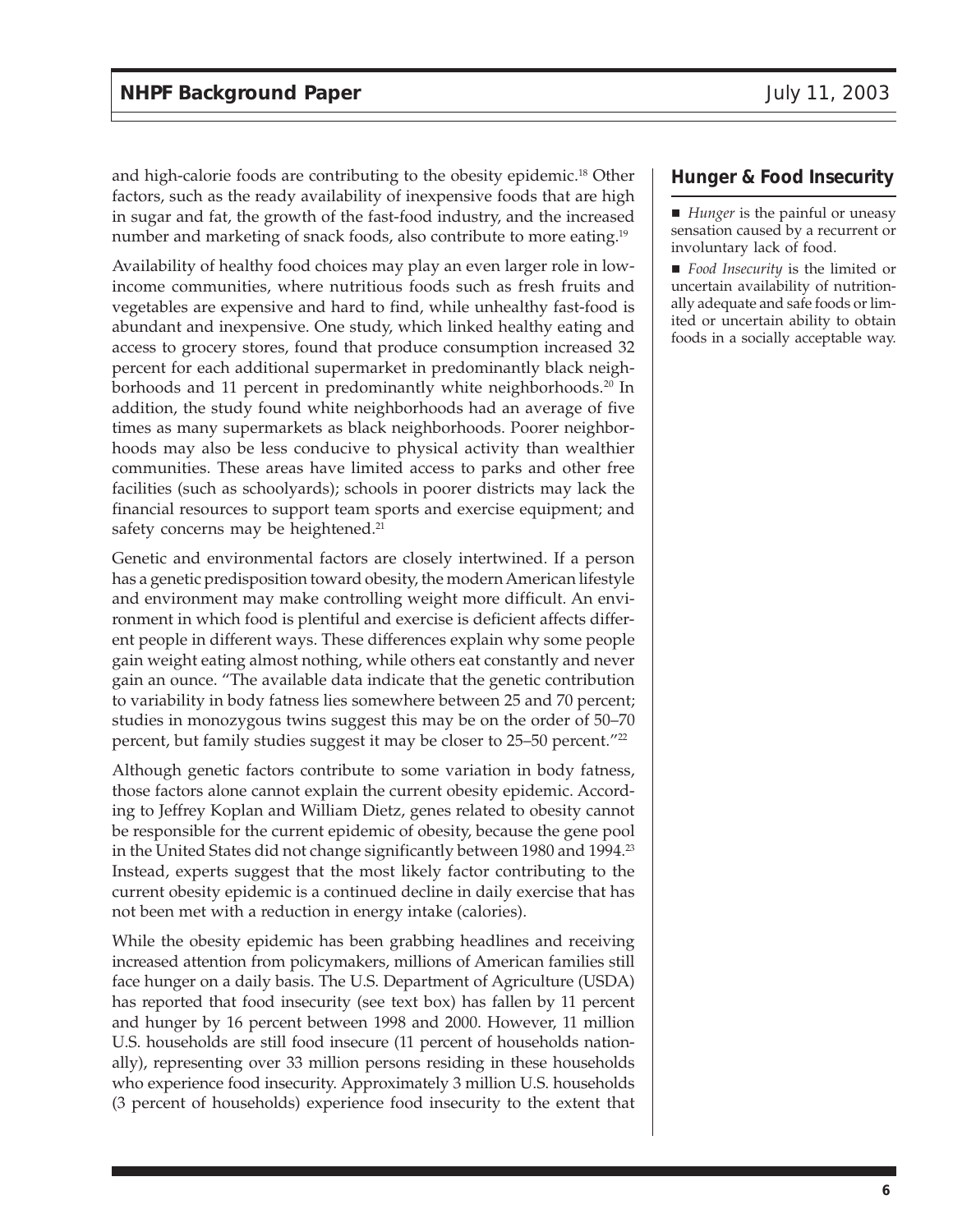household members experience hunger. For certain low-income and minority populations, the rates of hunger and food insecurity are even higher.<sup>24</sup>

Because overweight is associated with excessive food intake and hunger with inadequate food supply, the increased rate of obesity coincident with continuing hunger or food insecurity among low-income persons seems illogical. Consequently, many policymakers have questioned the possibility of insufficient food supplies in impoverished families with overweight members. But several studies have shed some light about how this may be possible. William Dietz, who studied this very paradox in a family on welfare, suggested that "food choices or physiologic adaptations in response to episodic food shortages could cause increased body fat."25 Although research on men and children have yielded mix results, several studies have shown that food insecurity in women is indeed related to overweight, therefore confirming Dietz's findings.<sup>26</sup> Some refer to this dilemma as the "food stamp cycle," in which "overeating by food-insecure families when food is plentiful, i.e., when food stamps or money for food is available, followed by a short period of involuntary food restriction, followed by overeating, could be a pattern that results in gradual weight gain over time."27

Lower rates of breastfeeding among minority groups also may contribute to disproportionate levels of obesity in these populations, although the effect is probably small. Breastfeeding is the ideal method of feeding and nurturing infants. Breastfed babies tend to be leaner than formulafed babies, and breastfeeding may protect babies from becoming obese later in life.<sup>28</sup> Breast milk provides a range of benefits for infant growth and development, as well as immunity from infectious diseases. It also helps improve maternal health and facilitates mothers' weight loss following the birth of their babies. In 1998, only 29 percent of all mothers breastfed at 6 months postpartum. Breastfeeding rates are even lower for women of color. Only 19 percent of African-American women and 28 percent of Hispanic women breastfed at 6 months postpartum.<sup>29</sup> However, the negative effects of bottle-feeding are probably small relative to other factors that influence childhood obesity, such as parental overweight.<sup>30</sup>

## **The Consequences of Obesity: More Than Meets the Eye**

Obesity has not just affected America's waistline, but has contributed to serious illness and early death for thousands of people. Obesity can affect not only health, but also quality of life and mental health. The economic impact of obesity is also considerable, with the United States paying a heavy price for direct and indirect costs related to obesity.

The relationship between obesity and health has been a major factor in drawing national attention to the growing prevalence of obesity. As the second leading cause of preventable deaths in the United States, obesity claims approximately 300,000 lives each year.31 Obesity is strongly associated with multiple chronic conditions, such as high blood pressure, high

**Obesity contributes to serious illness and early death for thousands of people.**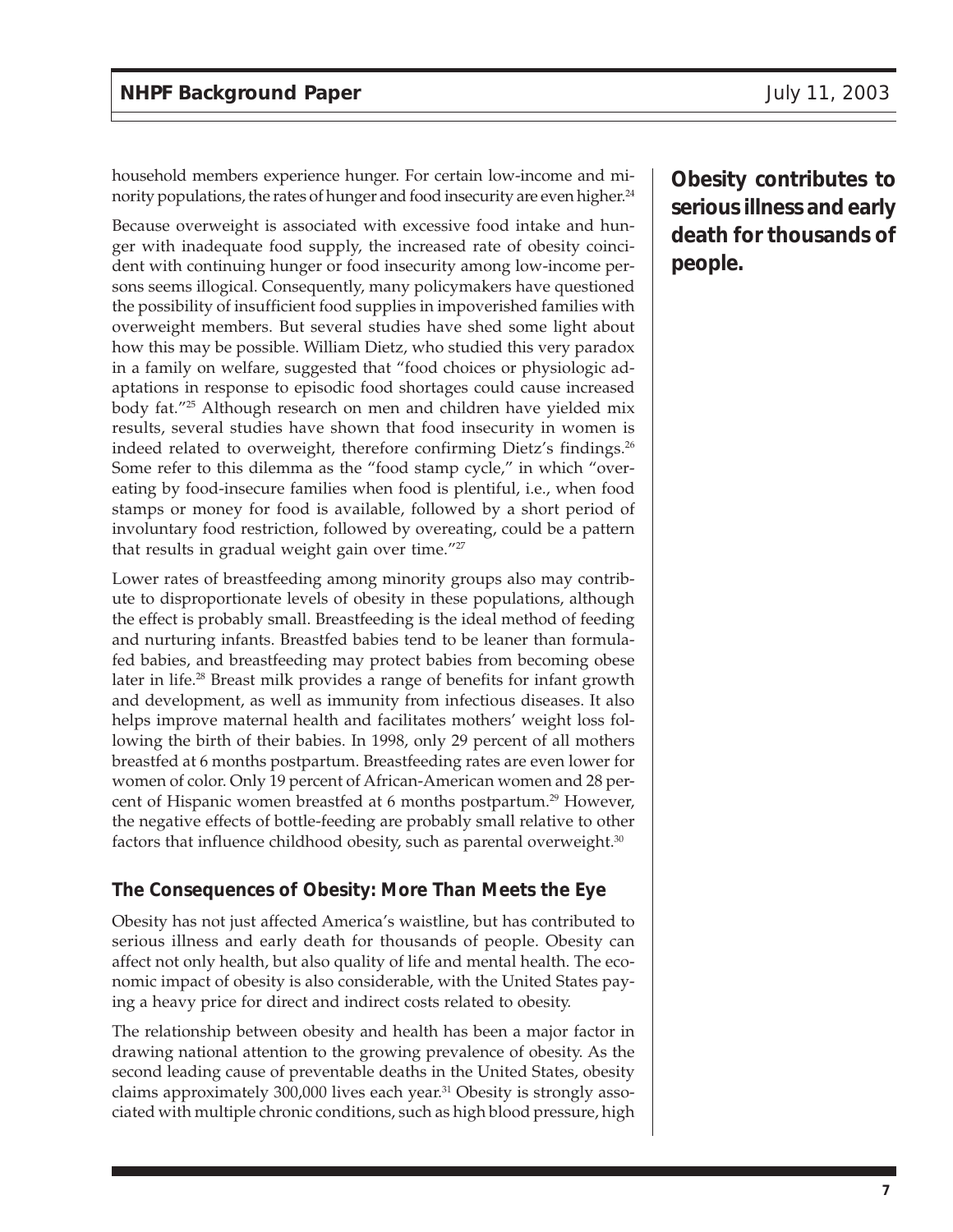cholesterol, heart disease, stroke, type 2 diabetes, and with some forms of cancer, such as uterine, gall bladder, breast, colon, and kidney. Other conditions, such as sleep apnea, asthma, arthritis, reproductive complications, and psychological disorders such as depression, can be attributed to obesity as well.

Obese individuals have a 50 percent to 100 percent increased risk of death from all causes, compared with normal-weight individuals. Most of the increased risk is due to cardiovascular causes. Almost 80 percent of obese adults have diabetes, high blood pressure, coronary heart disease, high blood cholesterol levels, or osteoarthritis.<sup>32</sup> High blood pressure is the most common overweight- and obesity-related health condition in men and women. For example, obese men and women are more than twice as likely, compared with men and women who are not overweight, to have hypertension. And the findings for high blood cholesterol among obese individuals, compared with those not overweight, paints the same picture. Obese and overweight persons also represent 67 percent of those with type 2 diabetes.

Increases in weight gain, whether modest or large, can increase one's risk of illness and death. For example, individuals who have gained 11 to 18 pounds double their risk of developing type 2 diabetes, while those who gain 44 pounds or more have four times the risk of type 2 diabetes.33 Strong evidence suggests short-term weight loss (as modest as 5 percent to 15 percent of excess total body weight) in overweight and obese individuals reduces risk factors for diabetes and cardiovascular disease.

The adverse effects of obesity are not only medical. They can also affect quality of life for individuals, limiting mobility and decreasing physical endurance. In addition, negative attitudes toward the obese still exist and often result in social, academic, and job discrimination.<sup>34</sup> In general, community-based studies in the United States have not found a strong link between psychological disorders and obesity.<sup>35</sup> Many studies specifically examining the relationship between depression and obesity have been inconclusive.36 However, recent studies in Europe have shown a link between obesity and depression, warranting further study in the United States.

Body image also plays a key role in individuals' emotional response to their size and appearance. People at greater risk for poor body image are most likely to be binge eaters, women, those who were obese during adolescence or with early onset of obesity, and those with emotional disturbances. Obese individuals, especially women, tend to overestimate their body size. However, body image perceptions have been known to differ among various ethnic and racial groups. For example, differences in body image and weight-related concerns between black and white girls and women have been observed. In general, black girls and women report less social pressure to be slim, fewer incidences of weight-related discrimination, less weight and body dissatisfaction, and greater acceptance

**Modest weight loss in overweight and obese individuals reduces risk factors for diabetes and cardiovascular disease.**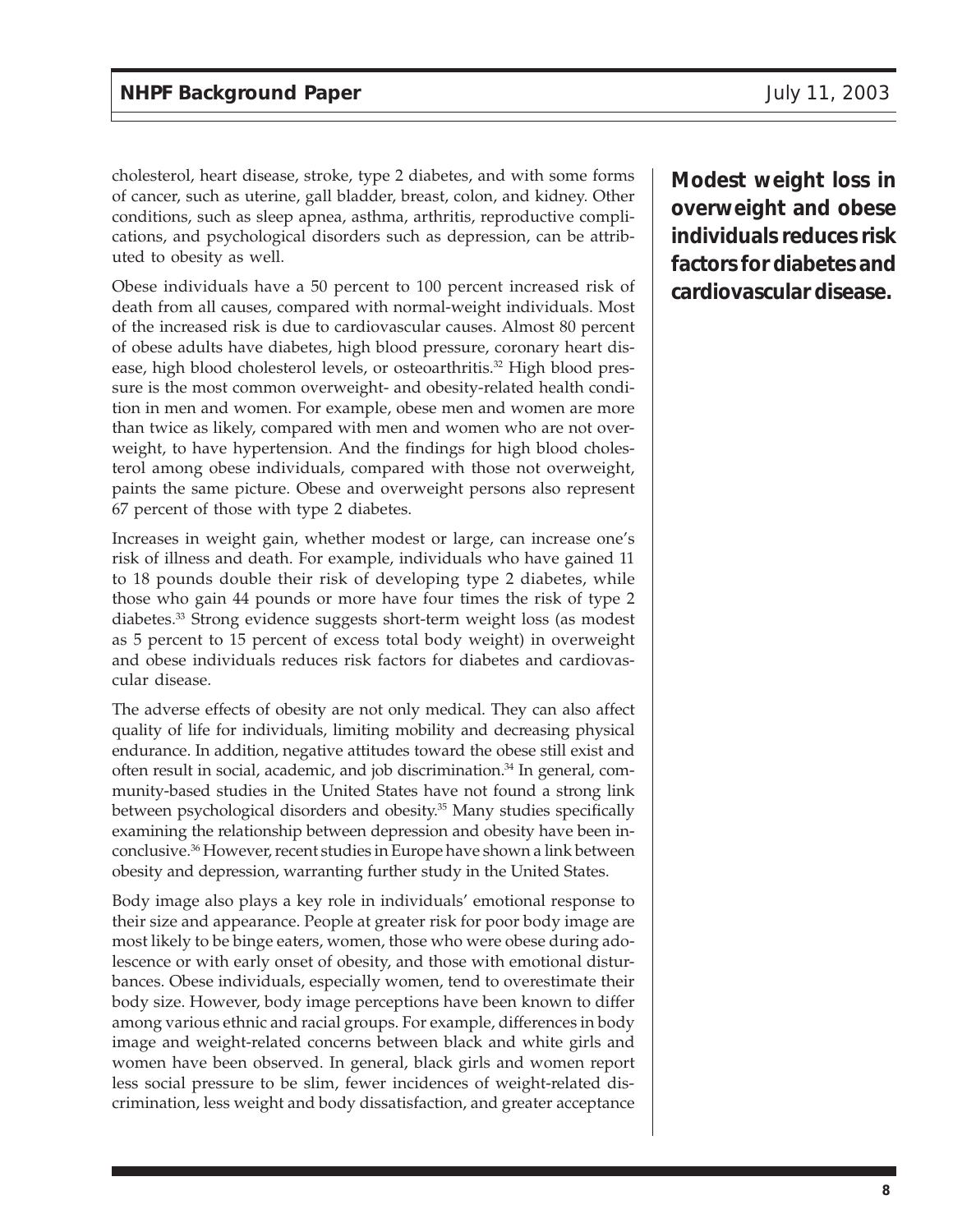of overweight than their white counterparts. These differences will have a profound effect in trying to address obesity in this country and need to be considered when discussing prevention interventions.

Although obesity-related diseases occur most frequently in adults, important consequences of excess weight occur in overweight children and adolescents as well. "Overweight adolescents have a 70 percent chance of becoming overweight or obese adults. This increases to 80 percent if one or more parent is overweight or obese."37 Children with one obese parent face two times the risk of becoming obese adults, compared with children whose parents are not obese.<sup>38</sup> Moreover, many chronic conditions (for example, type 2 diabetes, high blood pressure, and high cholesterol) that were previously considered adult diseases are now seen more frequently in overweight and obese children and adolescents. For example, type 2 diabetes used to be so rare in children and adolescents that it was called "adult-onset diabetes." However, recent reports indicate that 8 percent to 45 percent of children with newly diagnosed diabetes have type 2 diabetes. And as the U.S. population becomes increasingly overweight, researchers expect type 2 diabetes to appear more frequently in younger, prepubescent children.

Children often experience social and mental health problems because of their excess weight. "The most immediate consequence of overweight, as perceived by children themselves, is social discrimination."39 This is also associated with poor self-esteem and depression. And, as mentioned earlier, obese children who grow up to be obese adults tend to have a poorer self-image as well.

In addition to the health and social costs of the obesity epidemic, the financial impact of the disease has also been overwhelming. As the prevalence of overweight and obesity has increased in the United States, so have related care costs, both direct and indirect. In 2000, according to the Surgeon General's Call to Action, the total cost of obesity was estimated to be about \$117 billion. Of this cost, \$61 billion (approximately 5 percent of U.S. health expenditure) was attributed to direct costs, such as physician visits and hospital and nursing home care, and \$56 billion was attributed to indirect costs, such as the loss of future earnings due to premature death.

A more recent study validates these findings and indicates that spending on obesity has continued to increase with overall health spending.<sup>40</sup> This study, based on data from the 1998 Medical Expenditure Panel Survey and the 1996 and 1997 National Health Interview Survey, estimates that the Medicare program spent approximately \$23.5 billion on care attributable to overweight and obesity in 1998 (11.1 percent of total program spending) and the Medicaid program spent \$14.1 billion (8.8 percent of total program spending). These estimates reveal that the public sector finances nearly half of all medical spending related to overweight and obesity.

**The public sector finances nearly half of all medical spending related to overweight and obesity.**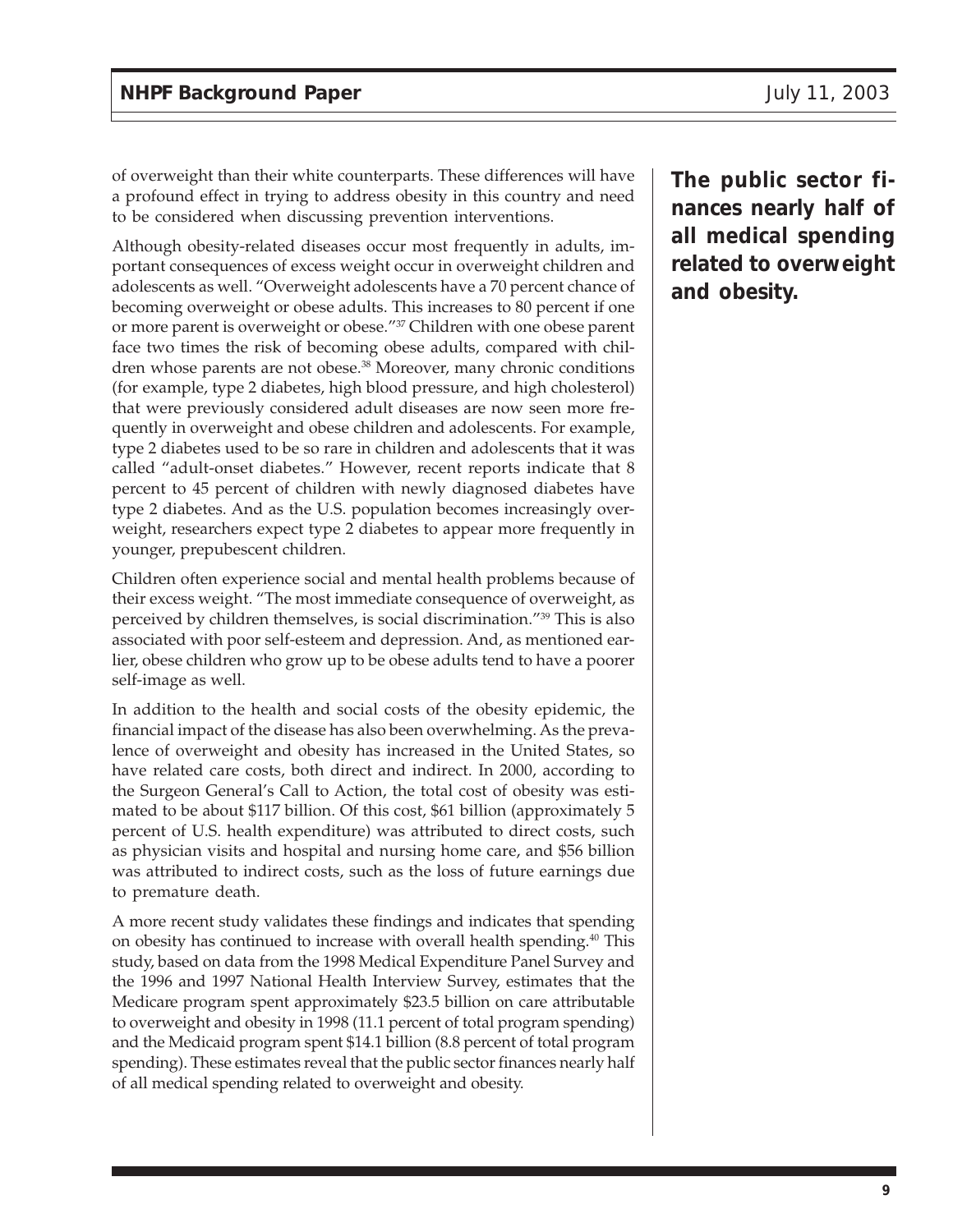Most of the medical costs associated with obesity are related to type 2 diabetes, coronary heart disease, and hypertension. The federal government, through the Medicaid and Medicare programs, spends \$84 billion annually on five major chronic conditions that could be significantly improved by increased physical activity: diabetes, heart disease, depression, cancer, and arthritis.<sup>41</sup> Of these diseases, type 2 diabetes related to obesity and overweight is the most costly. As of 1995, the cost of treating type 2 diabetes in the overweight and obese was \$63 billion (more than 60 percent of the total cost of type 2 diabetes). Obesity leads to even higher increases in health care and medication costs than do smoking or problem drinking.42 Obesity is associated with a 36 percent increase in inpatient and outpatient costs and a 77 percent increase in medication costs over those incurred by people within a normal weight range.

The economic costs of overweight and obesity extend beyond the costs of medical care and include lost productivity and employee absenteeism. As for weight-loss efforts, Americans have also spent billions of dollars trying to shed the excess pounds. Americans spend \$33 billion annually on weight-loss products and services, such as low-calorie foods, artificially sweetened products (for example, diet sodas), and on memberships to commercial weight-loss centers.<sup>43</sup>

# **POLICY LEVERS FOR PREVENTION AND TREATMENT**

The consequences of obesity are serious, both for the individuals struggling with the condition and for society, which must bear the costs associated with rising obesity rates in the population. Although obesity is rooted in the behaviors and attitudes of individuals, societal influences—those that help and those that hinder weight management—may prove instrumental in determining whether the obesity epidemic in this country can be controlled.

Obesity is a very complex problem that cannot be solved through any single solution. An effective response is likely to require action on many fronts and will involve a variety of players. Given the degree, pervasiveness, and complexity of the obesity problem, interventions have been mounted by many parties, including community-based organizations, schools, church groups, employers, health care providers, pharmaceutical manufacturers, and national health advocacy associations such as the American Heart Association.

Is there a role for the federal government in addressing the obesity epidemic? Although individual and private-sector efforts are critical, federal policy has played a variety of roles in responding to obesity in the United States. As obesity inched its way up the list of health priorities, numerous nutrition and wellness programs to prevent and treat obesity were developed by the federal government. While these interventions have tended to emphasize supporting individuals in their efforts to decrease energy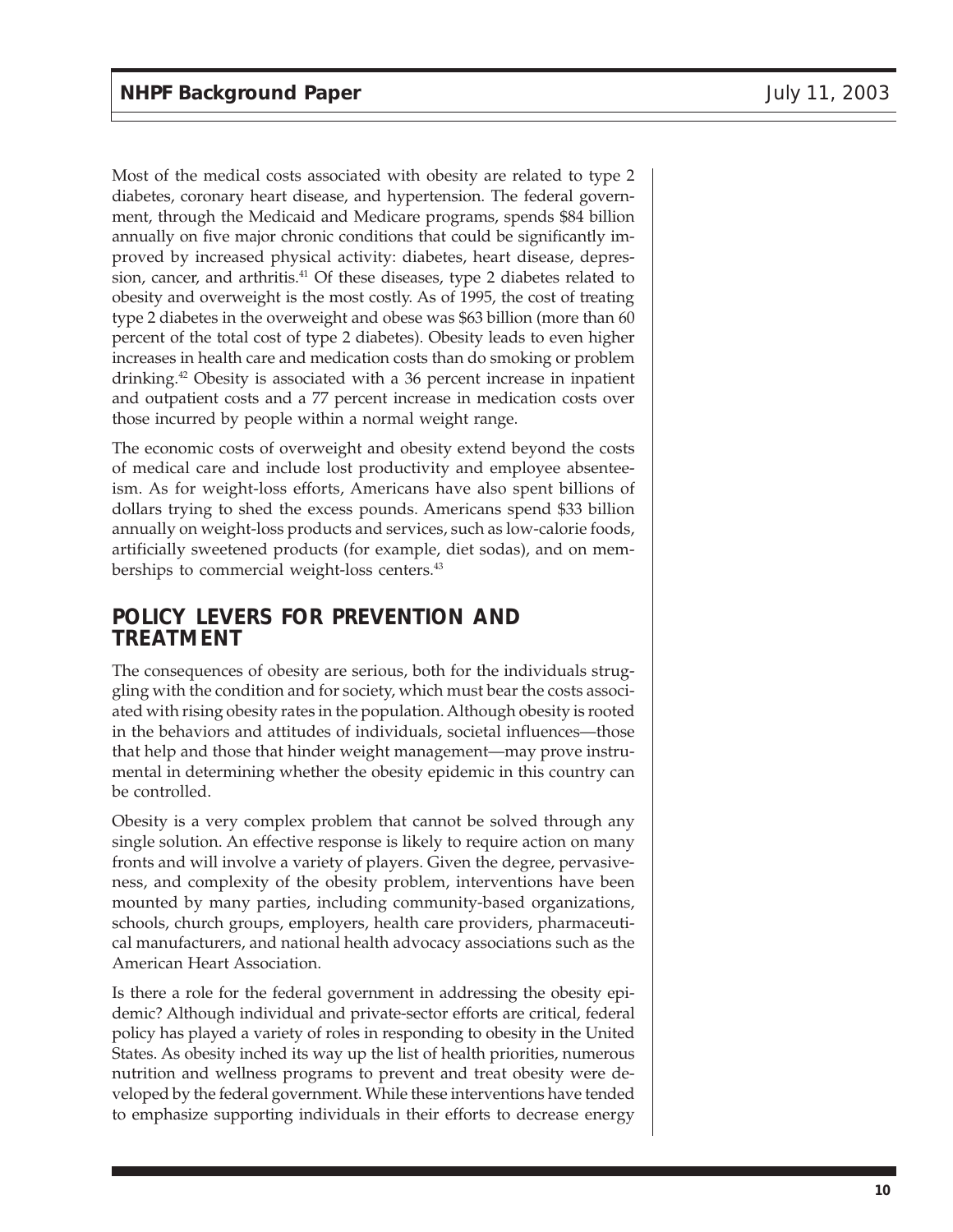intake and increase energy expenditure, some policies attempt to address the underlying societal factors that act as barriers to individual approaches.<sup>44</sup>

The major areas of current federal activity to address the obesity epidemic can be divided into five general categories: educating the public through information dissemination, improving access to healthy foods, improving access to physical activities, researching the metabolic and pharmacological dynamics of weight control, and providing behavioral and medical interventions for individuals. Although these categories are not mutually exclusive, and some initiatives draw on strategies from multiple categories, these five areas provide a general overview of the range of government-sponsored or supported interventions currently being implemented.

Such activities are carried out by several agencies, including the Department of Health and Human Services, the Department of Agriculture, the Department of Education, and the Department of Transportation; are not generally integrated into a single, well-defined program; and are often implemented in cooperation with state, local, and private-sector partners. Given the fragmentation of efforts, it is difficult to quantify the level of government resources devoted to combating obesity, to gauge precisely how these resources are allocated across the five categories of intervention cited above, or to provide an exhaustive inventory of government activities. The following narrative is intended to characterize the general nature of federal efforts in each of the areas identified. The Appendix provides a compilation of illustrative programs in each of these areas.

## **Information and Education**

Efforts relying primarily on information dissemination and education to change attitudes and behaviors related to nutrition and physical activity are a major emphasis of government activity to control obesity. One might think that the American public is inundated with media images that encourage fitness and warn about the dangers of obesity. However, a recent surveyed revealed that 78 percent of Americans do not believe that their body weight is a serious health concern, yet two thirds of respondents were overweight or obese.<sup>45</sup> Information that facilitates healthy food and lifestyle choices, public awareness levels regarding the importance of these choices, and behavioral and motivational programs to aid in weight control and management are critical components for an effective strategy to reduce obesity.

Governmental action in this area includes a diverse range of activities, such as formal regulations related to food labeling to convey nutritional content, dietary guidelines to promote healthy eating habits, public awareness campaigns, curricula development, and model educational programs to facilitate behavioral change. Whether education is through labeling, mass media, professional guidelines, or community outreach programs, **Seventy-eight percent of Americans do not believe that their body weight is a serious health concern.**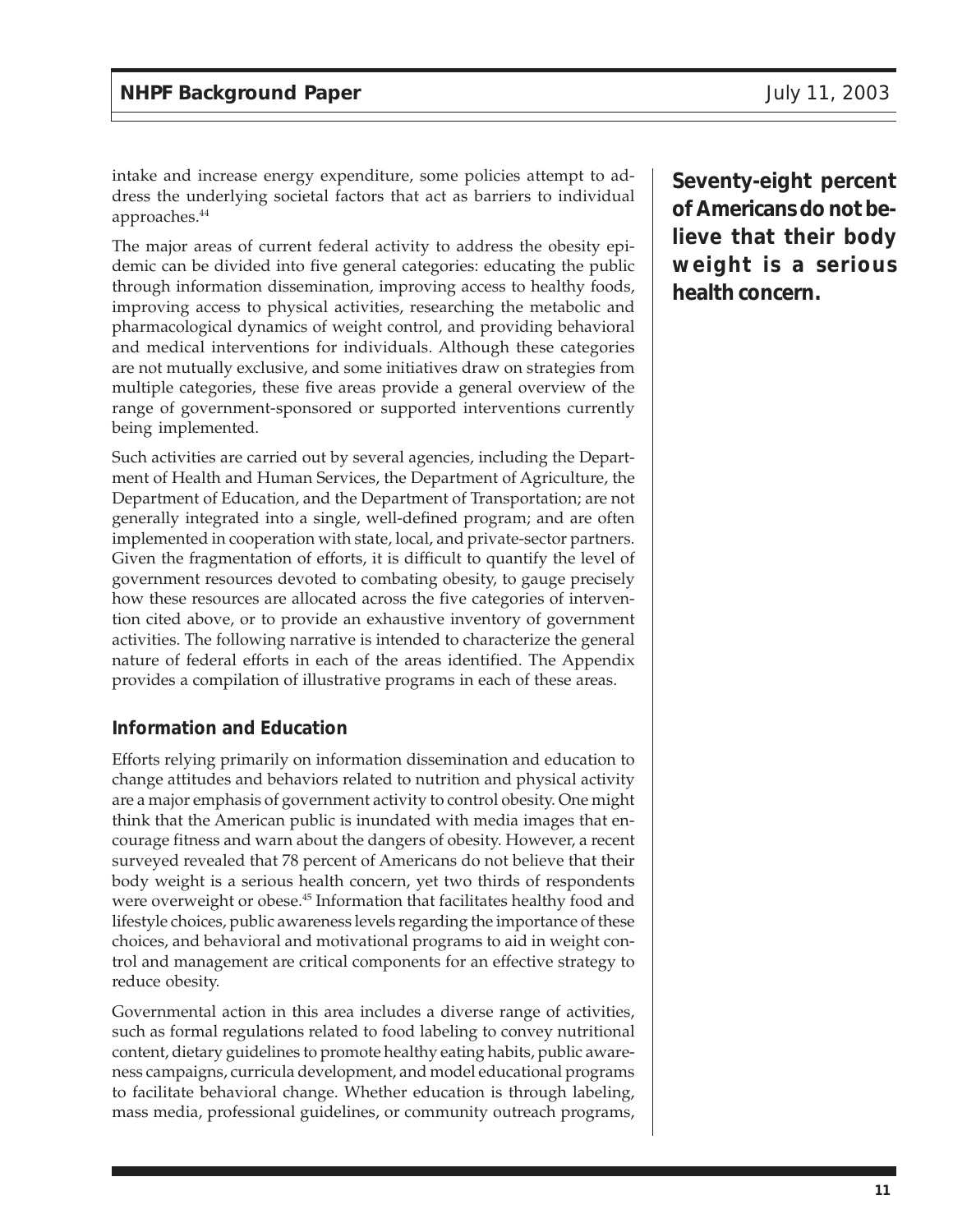all these efforts represent population-based attempts to increase awareness and support healthy behaviors.

The Task Force on Community Preventive Services, an independent panel of scientific experts supported by the Centers for Disease Control and Prevention (CDC), conducted systematic reviews of community interventions to increase physical activity. Based on available evidence, the task force recommended several interventions related to information dissemination and education to provide behavioral and social support for physical activity.46 The task force found sufficient evidence to support the efficacy of community interventions involving:

■ Comprehensive, high-visibility community campaigns to promote physical activity.

- Point-of-decision prompts to encourage stair walking.
- Behavior-change group programs.
- School-based physical education.

■ Improved social support networks or "buddy programs" to encourage physical activity.

The task force found that the available evidence was insufficient to demonstrate the effectiveness of mass media campaigns, classroom-based education, and college-age physical education. Similar evidence reviews are currently being conducted for community interventions related to nutrition and dietary patterns.

Reflecting political and funding realities, the federal role in supporting these types of community interventions has generally focused on the development of standards and models and relies heavily on state and private-sector partners to disseminate and implement these tools and programs more broadly. For example, earlier this year, in an effort to better guide American's eating habits, the Institute of Medicine of the National Academies of Sciences, funded substantially by the Department of Health and Human Services (DHHS), issued new nutritional recommendations in a report entitled "Dietary Reference Intakes for Energy, Carbohydrates, Fiber, Fat, Fatty Acids, Cholesterol, Protein, and Amino Acids." The report, which takes the place of the Recommended Dietary Allowances, urges Americans to decrease their fat and sugar intake and boost their fiber intake, among other recommendations. While the report itself garnered some media interest and public attention and recommendations will be reflected in food labels, DHHS will generally look to the private sector for ongoing efforts to encourage compliance with these nutritional recommendations.

In fiscal year (FY) 2002, Congress appropriated \$27.5 million to CDC to address physical activity, poor nutrition, and obesity. A portion of these funds was used to support state-based nutritional and physical-activity programs in 12 states, with awards averaging \$400,000 per state per year.<sup>47</sup> The nature of the interventions implemented differs in each of the states

#### **Educational Programs: Illustrative Example**

Through a partnership with the University of Colorado Health Sciences Center, the state established the *Colorado on the Move* initiative in two communities. Program participants are offered pedometers and encouraged to walk an additional 2,000 steps a day. The initiative will eventually implement a nutrition component as well, which will also focus on promoting small behavioral changes to achieve long-term health benefits.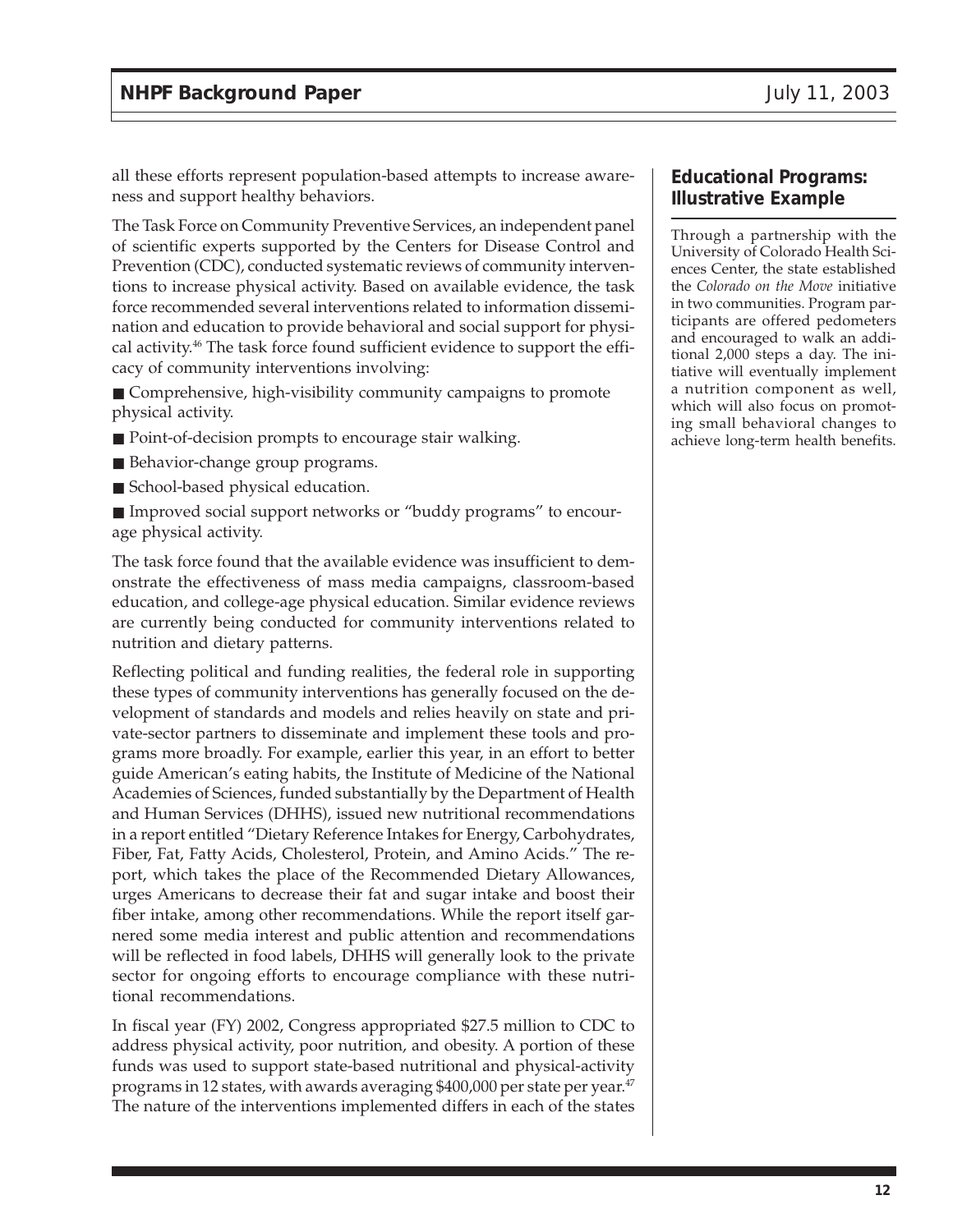receiving funds, although most focus on educating and supporting people in making healthier choices. A review of Colorado's program (see textbox) provides an example of the type of activities pursued. With FY 2003 funding of \$34 million, CDC will expand these programs and support research to increase physical activity and improve nutrition.

CDC also supports nutrition and physical education through its coordinated school health program, which promotes healthy behaviors, such as eating a healthy diet, being physically active, and avoiding tobacco use. In FY 2002, Congress appropriated \$10.8 million dollars to fund the program. Approximately 75 percent of program funds are awarded to state education agencies to work cooperatively with state health agencies to implement policies and programs that encourage healthy behaviors. In 2002, 20 states received grant awards. The school health program received approximately \$10.5 million in appropriations in FY 2003.

Although CDC represents a major focal point of educational activities, multiple agencies within DHHS have issued guidelines and developed demonstration programs intended to assist health care providers, community organizations, church groups, and others in developing and implementing nutrition and physical-fitness practices and programs. Although tailored to different audiences and different target populations, these guides and model programs share the goal of identifying best-practice models that can be replicated more broadly throughout the country.

Through the development and dissemination of objective standards and model educational programs, the federal government plays an important leadership role in stimulating action and creating an evidence base for effective population-based interventions. The Surgeon General's Call to Action to Prevent and Decrease Overweight and Obesity was a major governmental step in addressing the obesity epidemic. It not only confirmed obesity as a major health issue in the United States, but also helped open the channels of communication among policymakers, providers, advocates, researchers, and consumers.

While important, these government-supported efforts to provide education related to obesity prevention and reduction are largely overshadowed by advertising to promote high-fat, energy-dense foods. The food industry spends about \$33 billion annually on advertising and other consumer promotions.48 These expenditures are orders of magnitude greater than the investments made by government agencies to encourage healthy choices. As public spending on health education is unlikely to ever match the promotional budget of the food industry, the creation of public-private partnerships to better leverage federal support has been the most common approach.

## **Access to Healthy Foods**

Although information dissemination and education represent major focuses of activity for reducing obesity, the federal government also plays a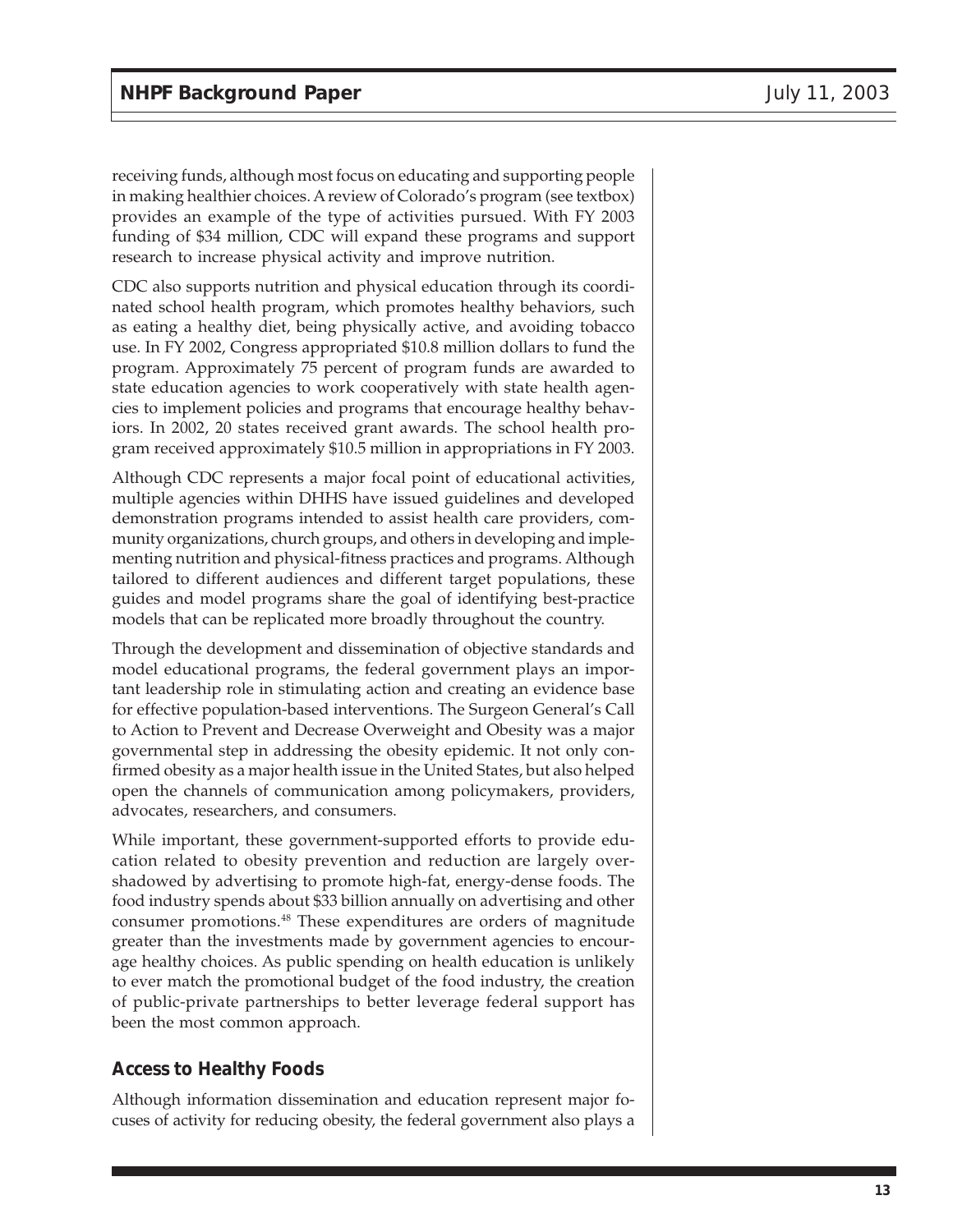much more direct role in helping many of its citizens make healthy food choices. Examinations of government food- and nutrition-assistance programs have explored the role of these programs in addressing the obesity epidemic. In an effort to fight obesity, policymakers have been paying close attention to the food choices available through these food-assistance programs.

These USDA programs provide a basic safety net to millions of people who might otherwise go hungry. These programs recently have come under increased scrutiny by policymakers, who are asking whether they are nutritionally appropriate or are contributing to the obesity epidemic. Critics argue that these programs could be improved to provide more nutritious food offerings through changes such as providing more fruits and vegetables, reducing high-fat food choices, and encouraging breastfeeding for infants.

While originally designed to combat hunger, these programs now face the challenge of ensuring proper nutrition while helping alleviate food insecurity and hunger, which still occurs in the United States. Although many of these programs are targeted toward children, some also serve adults. These programs, which include the Food Stamp Program; the National School Breakfast and Lunch Programs; the Summer Food Service Program; the Child and Adult Care Program; and the Women, Infants, and Children (WIC) Program, are briefly described below.

■ The *Food Stamp Program* permits low-income households to obtain a more nutritious diet through coupons or electronic benefit transfer card, which participants can use like cash at most grocery stores. As of 2001, the average monthly participation level was 17 million individuals (7 million households). Total cost for the program was \$17.5 billion in FY 2001.

■ The *National School Breakfast and Lunch Program* provides low-cost or free breakfast, lunch, or after-school snacks to qualified children. It provides per meal cash reimbursements as an entitlement to schools and child care programs for this purpose. In the 2000–2001 school year, 27.4 million children participated in the school lunch program and 7.9 million participated in the school breakfast program. In FY 2001, spending totaled \$6.5 billion for the school lunch program and \$1.49 billion for the school breakfast program.

■ The *Summer Food Service Program* is an entitlement program designed to let eligible sponsoring organizations (that is, schools or county, tribal, or state governments) serve nutritious meals to low-income children when school is not in session. In summer 2001, the program served more than 2 million children. Total federal cost for this program was \$232 million in FY 2000.

■ The *Child and Adult Care Food Program* is an entitlement program that provides federal funds for meals and snacks to licensed public and nonprofit child care centers, family and group child care homes for preschool children, and adult day care centers serving chronically

## **Access to Healthy Foods: Illustrative Example**

The Women, Infants, and Children (WIC) program sponsored by USDA established a Farmer's Market Nutrition program to provide fresh and nutritious foods from farmer's markets to low-income families participating in the WIC program in 28 states. Congress appropriated \$25 million for the program in FY 2002 and FY 2003.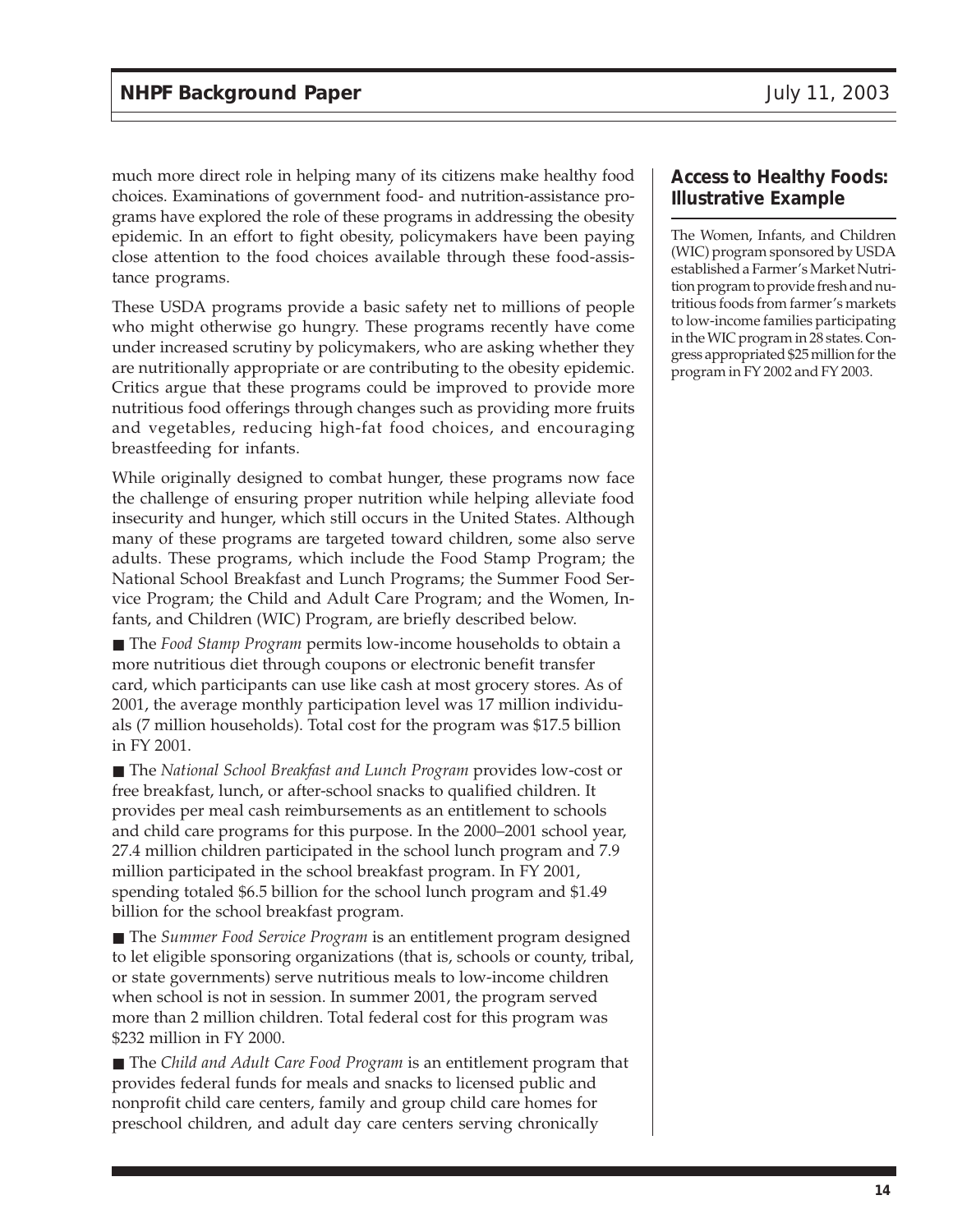impaired adults or people over age 60. In FY 2000, the total federal cost for this program was \$1.6 billion, which served over 2.5 million children and 67,000 elderly persons.

■ The *Women, Infant, and Children* (WIC) *Program* is not an entitlement program but was created to provide nutritious foods, nutrition education, and access to health care to low-income pregnant women, new mothers, and infants and children who are both living below 185 percent of the federal poverty line and at nutritional risk. Congress annually determines the federal funding for the program, which cost approximately \$4 billion in FY 2000.

Although federal policy in this area has generally focused on retooling federally-funded food-assistance programs, other types of policies have been considered at the state and local level to improve Americans' diets, such as limiting soda and snack vending machines in public schools. Generally speaking, these policies affect populations broader than those receiving subsidized meals and seek to minimize unhealthy food choices and maximize healthy alternatives.

Some advocates have called for broader federal oversight of school nutrition programs to stimulate state and local action in these areas.<sup>49</sup> Research suggests that students in schools that provide access to soft drinks and snack foods are less likely to consume fruits, juices, milk, and vegetables than students who do not have such access.<sup>50</sup> About 60 percent of U.S. middle schools and high schools sell soft drinks in vending machines, and contracts with beverage distributors represent important sources of revenue for many school districts.<sup>51</sup> Although USDA regulation of the school lunch and breakfast programs prohibits the sale of "competitive" foods of minimal nutritional value in the food service area during meal times, it does not restrict the availability of those products at other times during the day or in other locations on the school campus. With the Child Nutrition Act (the legislation that authorizes the USDA school nutrition programs) up for reauthorization this session, debates are likely to ensue regarding the degree of latitude local jurisdictions should have in controlling school nutrition programs and policies.

## **Access to Physical-Activity Facilities**

Both physical activity and dietary intake are important components in weight loss and control. Regular physical activity substantially reduces the risk of dying of coronary heart disease, the nation's leading cause of death, and decreases the risk of colon cancer, diabetes, and high blood pressure. Environmental issues such as proximity of athletic facilities, street design, density of housing, availability of public transit, access to pedestrian- and bicycle-friendly transportation routes, and the availability of safe outdoor spaces play significant roles in promoting or discouraging physical activity. The Task Force on Community Preventive Services strongly recommends the creation of, or improvement of access **Advocates have called for broader federal oversight of school nutrition programs.**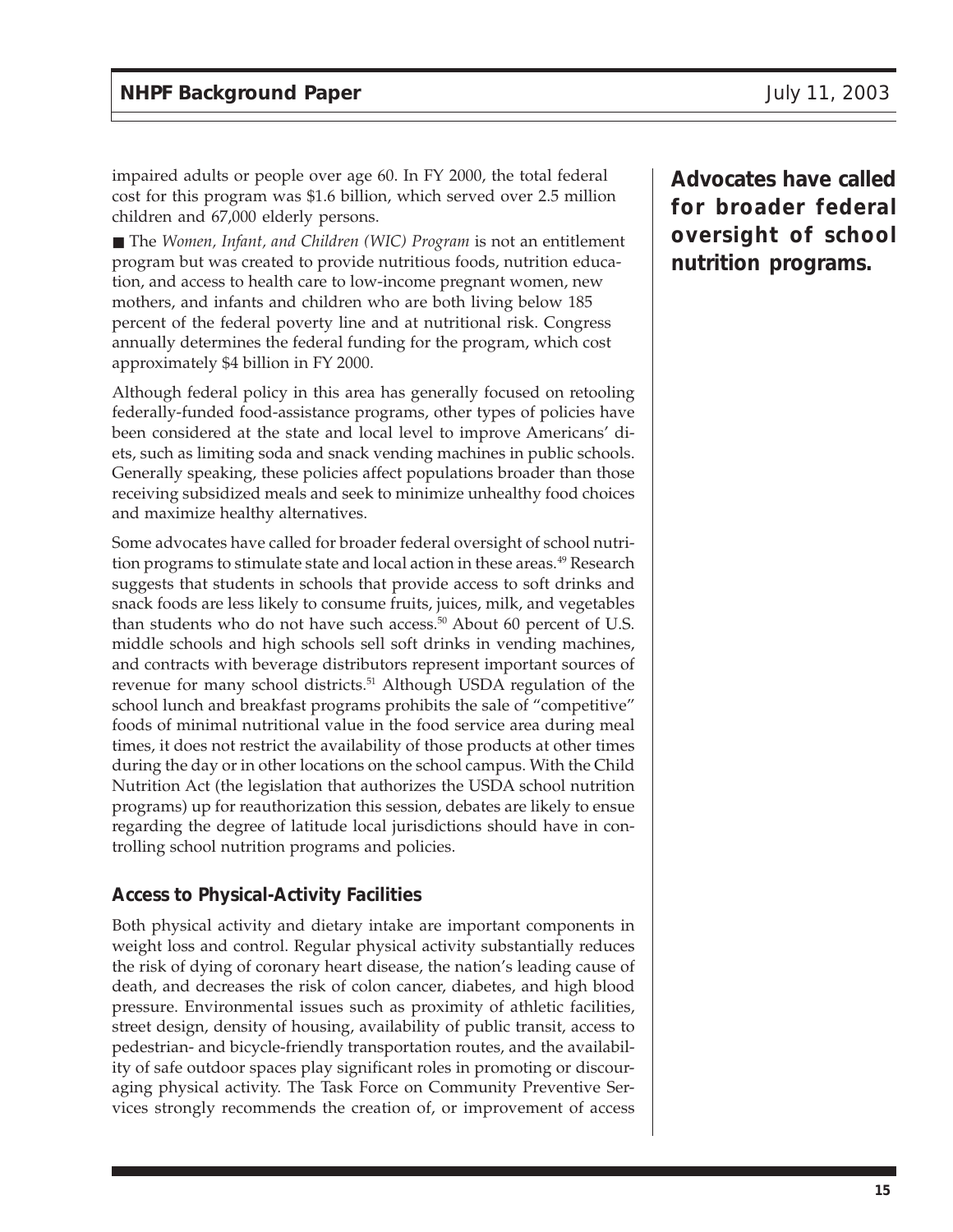to, places for physical activity, combined with informational outreach activities.52 Evidence reviews related to transportation policies and urban planning are pending.

Despite the proven benefits of physical activity, more than 60 percent of American adults do not get enough physical activity and more than a third of young people in grades 9 through 12 do not regularly engage in physical activity vigorous enough to provide health benefits. In 2001, only half of high school students participated in any physical-education classes and less than one-third participated in physical education on a daily basis.53 A number of initiatives have begun through federal, state, and local governments to reverse this trend. While many of these programs involve educating consumers about the importance of physical activities, some are focused more directly on providing means for people to become more active in their daily lives.

Policies in this area, including strengthened physical-education requirements in public schools, zoning regulations, and investments in parks and recreational facilities, are more typically found at the state and local level. However, federal policies have played important roles in encouraging states and localities to make their communities more conducive to physical activity. For example, the Transportation Equity Act for the 21st Century (TEA-21), the legislation that authorizes federal surface transportation programs for highways, highway safety, and transit, encourages physical-activity-friendly transportation investments in a number of ways.54 TEA-21 provides dedicated funding for the development of recreational trails, with \$50 million appropriated for this purpose in FY 2003, and explicitly allows the use of federal highway funds for the development of bike paths and pedestrian walkways. With TEA-21 set to expire on September 30, 2003, the reauthorization debate may consider strengthening linkages between transportation policy and efforts to combat the obesity epidemic.

The Carol M. White Physical Education Program within the Department of Education provides grants to local educational agencies and community-based organizations to support physical-education programs for students in kindergarten through grade 12. As authorized under Title V of the No Child Left Behind Act of 2001, funds are awarded through a competitive process, with \$59.5 million available for awards in FY 2003. As stipulated in the authorizing legislation, the first report describing the grants made under this program and the impact of these efforts was due to Congress in June 2003. Other federal programs, such as the National Parks System, similarly facilitate more active lifestyles and provide an important policy lever for addressing obesity.

#### **Research**

Research is fundamental in our understanding of better treatment and prevention strategies for obesity. It has also expanded our knowledge

#### **Research: Illustrative Example**

*Transport and Metabolism of Fatty Acids in Adipocytes*—This National Heart, Lung, and Blood Institute study, utilizing new biophysical and molecular biology strategies, is examining the individual factors that may influence fat storage and exploring how extrinsic conditions (such as the presence of insulin or glucose, the external supply of free fatty acids, and the action of hormones) affect free fatty acid transport and metabolic rate. This research is expected to help formulate new therapies for obesity.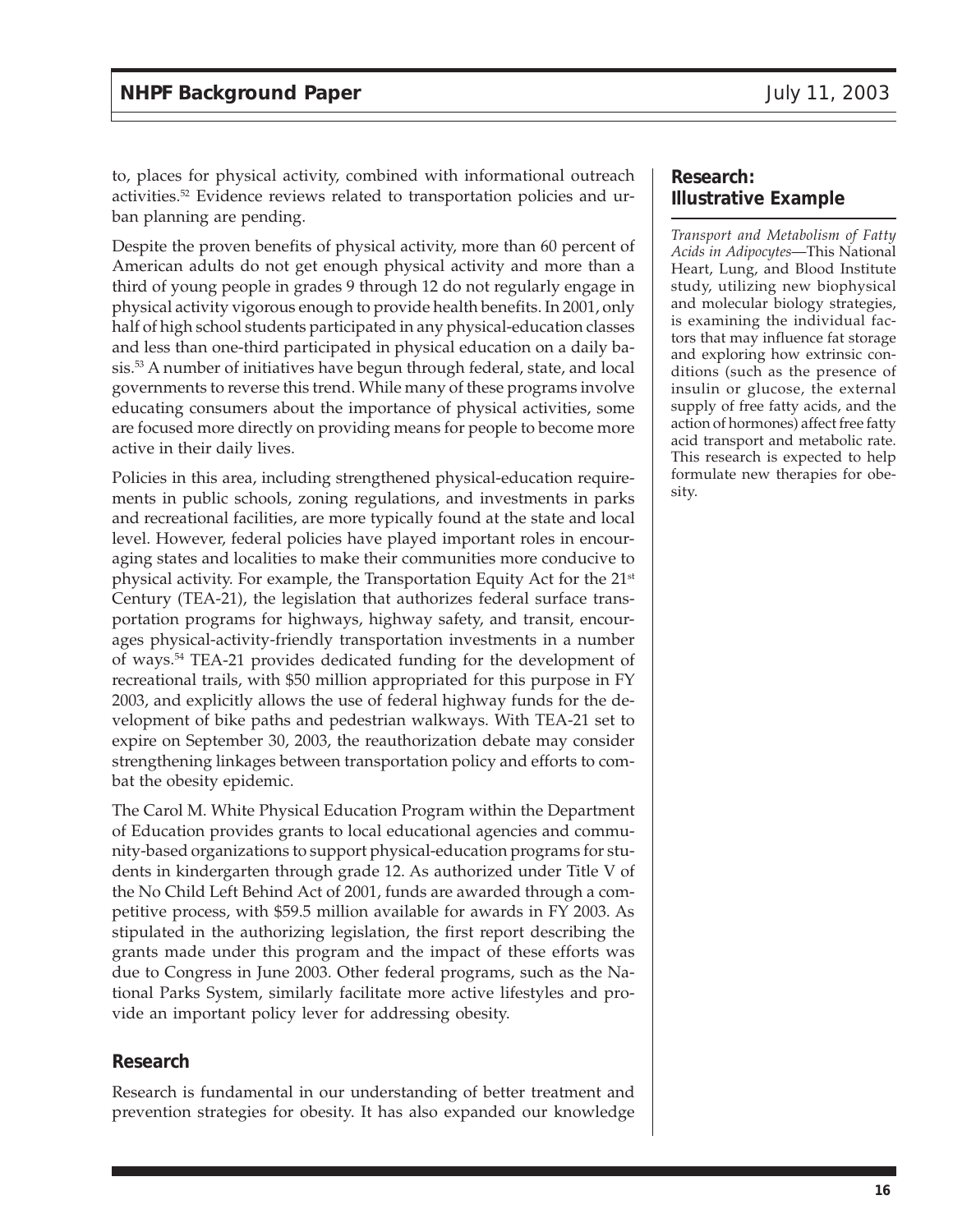of obesity as a chronic disease with complex interactions of genetic, metabolic, behavioral, psychological, and environmental factors. Several federal and state research programs are seeking to increase our understanding of obesity. These programs range from basic scientific research on molecular and cellular dynamics to clinical research in the biomedical and behavioral treatment of obesity.

Research related to obesity is conducted in a number of federal agencies (including the Department of Agriculture, the Department of Veterans Affairs, and the Department of Defense), but the National Institutes of Health (NIH) within DHHS provides the greatest amount of financial support for such research. Obesity research is carried out in multiple institutes within NIH, including the National Institute of Diabetes and Digestive and Kidney Diseases (NIDDK), which takes the lead role in obesity-related research; the National Heart, Lung, and Blood Institute (NHLBI); the National Cancer Institute; and the National Institute of Child Health and Human Development.

In FY 2002, NIH spent \$297.2 million on obesity research,<sup>55</sup> representing approximately 1 percent of total NIH funding. The NIH Obesity Research Task Force was recently established to facilitate obesity-related research across institutes within NIH. Cochaired by the directors of NIDDK and NHLBI, the task force is charged with developing a strategic plan for obesity research within NIH. The task force will also serve as a point of contact for external agencies.

NIH research related to obesity encompasses a broad spectrum of molecular, clinical, behavioral, and environmental research. A substantial portion of this research portfolio focuses on developing a better understanding of the physiological processes that regulate weight control (such as the neural pathways that influence food intake, the digestive and absorptive mechanisms of the gastrointestinal tract, and the biology of fat cells or adipocytes), as well as the genetic factors that influence these physiological characteristics. The recent discovery of the adipocyte-secreted hormone leptin by an NIDDK-supported researcher has led to an explosion of research related to the brain pathways that regulate hunger, satiety, and energy metabolism. These basic research activities yield discoveries that may assist in identifying drug targets that could be leveraged in the development of new therapeutic interventions.

NIH also supports numerous clinical trials that assess the impact of weightloss regimens and the effect of weight loss on comorbidities and mortality. Although a significant body of evidence links obesity to a range of diseases, including diabetes, heart disease, and some cancers, little is known regarding the long-term impact of weight loss on morbidity. In fact, available epidemiological data suggest that mortality increases with weight loss, although these studies cannot distinguish between intentional weight loss and the unintentional weight loss that often accompanies fatal diseases. NIH is currently supporting a number of clinical trails that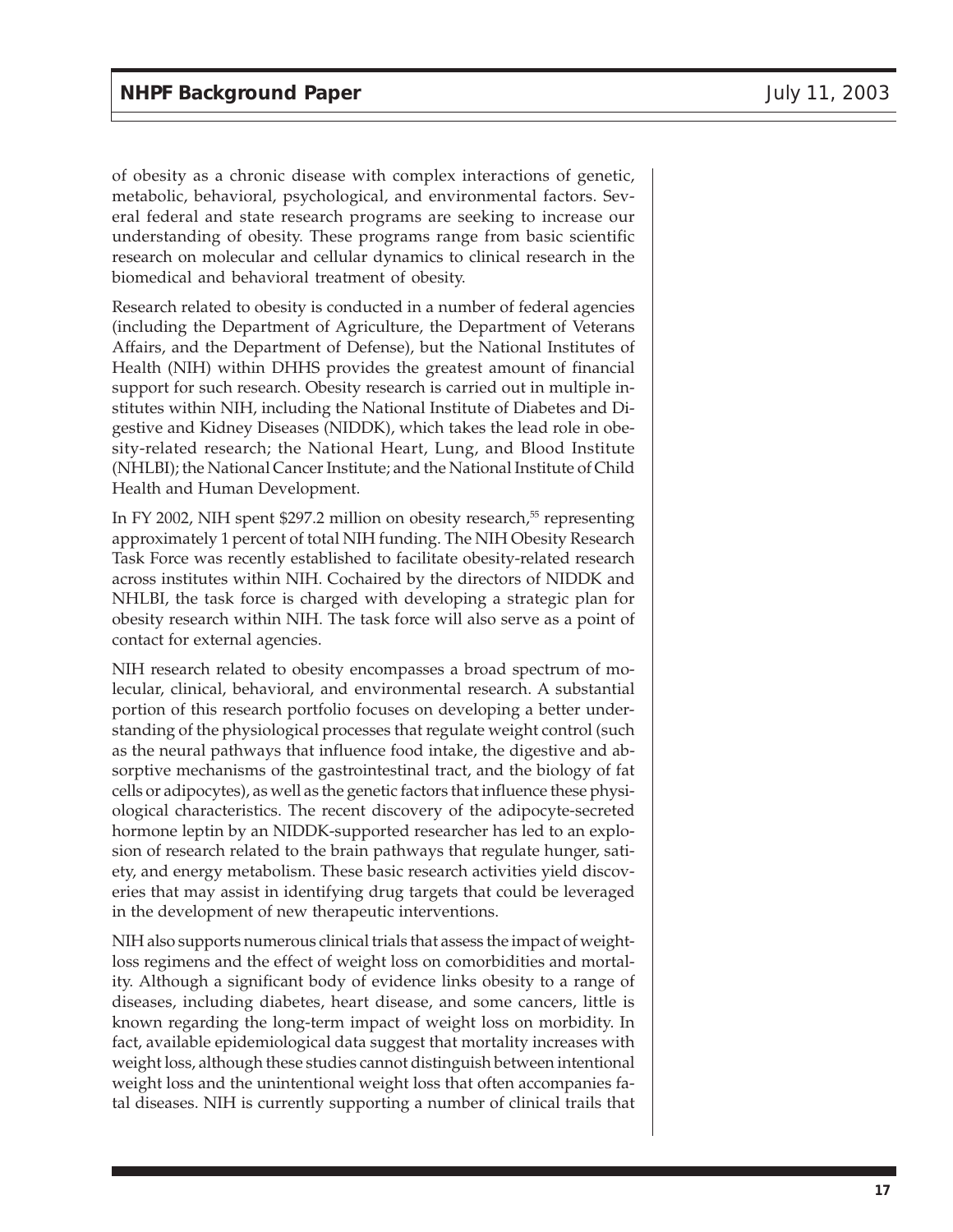seek to document the long-term health effects of intentional weight loss through systematic, large-scale, randomized clinical trials. The Diabetes Prevention Program trial and other trials have shown that weight loss can have short-term beneficial health effects, including reducing cholesterol levels, lowering blood pressure, and preventing the onset of type 2 diabetes. The NIH Look AHEAD and Diabetes Prevention Program Outcomes Study trials are investigating the long-term link between weight loss and morbidity. Other studies are evaluating the impact and effectiveness of increasingly popular weight-loss techniques, such as the Atkins diet and bariatric surgery.

In addition to sponsoring clinical trials that examine techniques for and health effects of obesity treatment, NIH also supports research focused on identifying the external conditions that prevent obesity and facilitate obesity treatment. These studies examine the social, cultural, psychological, economic, environmental, and other determinants that influence food intake and physical-activity patterns, as well as evaluating environmental and policy interventions seeking to modify these determinants.

NIH supports a variety of educational efforts that seek to convey the existing scientific knowledge base to health professionals and the public. NIDDK has established a Clinical Obesity Research Panel (CORP), formerly named the National Task Force on Prevention and Treatment of Obesity. CORP, which is composed of leading obesity researchers and clinicians, is responsible for synthesizing current, scientifically based information about the prevention and treatment of obesity; developing statements about topics of clinical importance, based on critical analyses of the literature; and providing advice to the NIDDK Advisory Council on important clinical research needs. CORP advises the Weight-Control Information Network (WIN), which was established in 1994 to provide health professionals and consumers with science-based information on obesity, weight control, and nutrition. WIN has also developed *Sisters Together: Move More, Eat Better*, an initiative that encourages black women to maintain a healthy weight by becoming more physically active and eating healthier foods. WIN produces fact sheets, brochures, and a quarterly newsletter designed to provide practical information about the longterm health benefits of eating well and being physically active.

Congress has voiced support for expanding research on obesity. Advocates have argued for research to more fully embrace prevention-oriented models, calling for an increase in the level of resources devoted to examining population-based interventions (such as studying the effect of the availability of recreational facilities on physical activity). An improved evidence base linking population-based interventions to positive outcomes could increase the political viability of these approaches. Other concerns regarding the existing obesity research portfolio center around the degree of attention paid to the disproportionate disease burden borne by racial and ethnic minorities. Although NIH has made efforts to target investigations into the health disparities experienced by minority groups,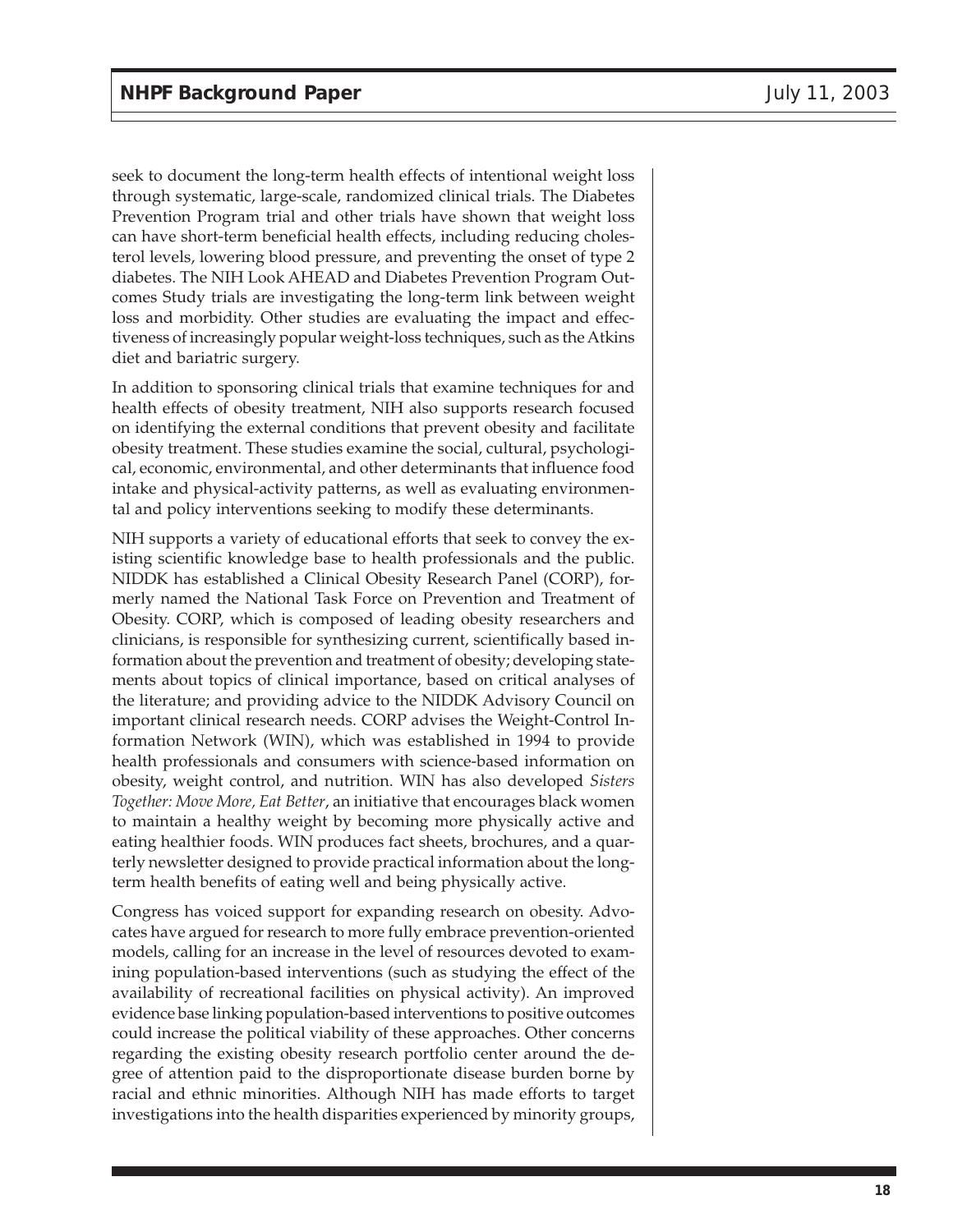some critics argue for an even greater emphasis on understanding the role of race and ethnicity in obesity.

#### **Clinical Treatment**

Although most of the interventions described above represent *population-based* interventions to address obesity, the federal government also influences the availability and adoption of *person-based* services through the coverage policies of publicly financed health care insurance programs. In particular, the benefit and coverage policies of Medicare, Medicaid, and State Child Health Insurance Programs (SCHIP) have a significant impact on the types of clinical weight-management services available to the American public.

Clinical treatments for obesity have been demonstrated to be moderately effective, although the types of interventions proven to be most efficacious are not typically implemented in primary-care practices.<sup>56</sup> The U.S. Preventive Services Task Force, an independent panel of preventive-medicine experts supported by the Agency for Health Care Research and Quality, recommends routine screening for obesity and intensive behavioral dietary counseling for obese persons and others with cardiovascular and other diet-related chronic disease risks.<sup>57</sup> The task force found that the most effective interventions combined education, behavior-oriented counseling, and patient reinforcement and follow-up. More intensive interventions, and those of longer duration, are associated with a larger magnitude of benefit and more sustained changes in diet.<sup>58</sup>

Patients urged to lose weight by their physicians are more likely to attempt weight-loss regimens than those who are not counseled by their care provider,<sup>59</sup> yet less than half of obese adults are counseled about weight loss during primary-care visits. This "undertreatment" of obesity reflects providers' pessimism about treatment outcomes, which is based on the limited long-term efficacy of available treatments, lack of physician awareness and knowledge regarding counseling techniques, and limited reimbursement for weight-loss treatment.<sup>60</sup>

In general, preventive services are not covered under Medicare unless specifically mandated by Congress. Section 1862 of the Social Security Act states that services will not be covered if they "are not reasonable and necessary for the diagnosis or treatment of illness or injury or to improve the functioning of a malformed body member." The Medicare program does not currently recognize obesity as an illness. Hospital and physician services for weight loss are not covered.

Similarly, Medicaid and SCHIP do not currently recognize obesity as a disease. As a result, hospital and physician services for obesity are not covered and drugs for weight loss are excluded from payment. However, states can apply for a waiver to provide coverage for weight-loss drugs under Medicaid. In some situations, both Medicaid and Medicare will

#### **Clinical Treatment: Illustrative Example**

The Health Resources and Services Administration supports a Diabetes and Hypertension Collaborative that includes intensive nutrition and weight-management education for patients in community health centers.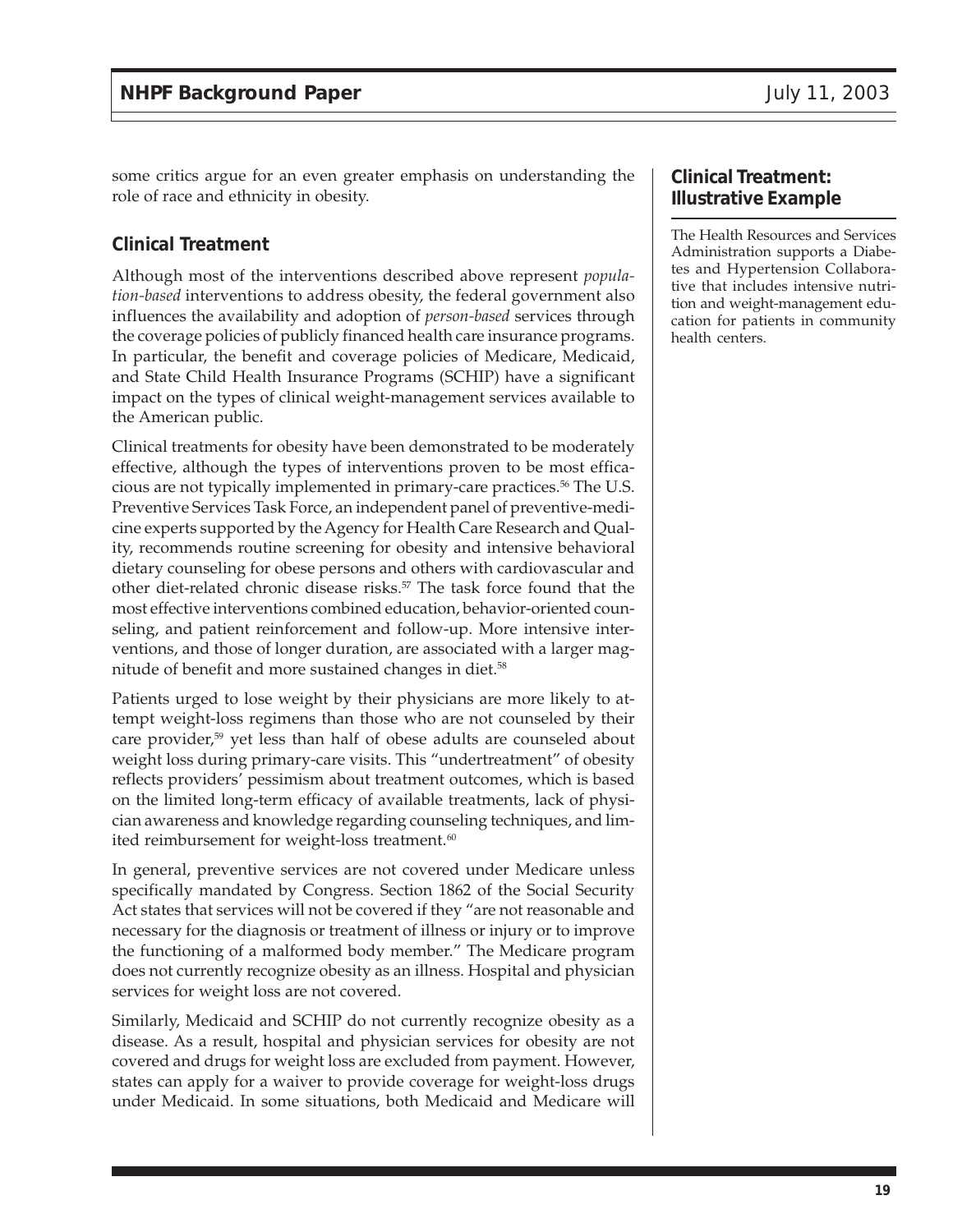pay for gastric bypass surgery to induce weight loss as a form of treatment for diabetes or heart disease for the morbidly obese.

Private-sector insurance programs often follow the federal lead with respect to coverage policies. Coverage for obesity treatment is generally minimal or completely lacking under most private health plans. While some managed care companies and health maintenance organizations do provide coverage for some services (for example, support such as corporate wellness programs that incorporate weight management, prescription drugs, reimbursement for membership in weight-loss programs, and surgery), many programs require a comorbid condition such as type 2 diabetes as a condition of covering weight-loss treatments.

The primary-care service delivery systems sponsored directly by federal funds, such as the Health Resources and Services Administration (HRSA) Community Healthy Center program, the Indian Health Services, and Department of Defense and VA clinical services, have established clinical programs to promote nutritional and physical-activity counseling for high-risk patients. Although not delivered through an insurance mechanism, these programs provide individualized counseling and services to obese patients who have or are at risk for other chronic health conditions.

Although weight-management services may be available within these federally funded primary-care systems, the lack of reimbursement mechanisms for weight-loss services in Medicare, Medicaid, and most private plans is likely to significantly influence the broader affordability and accessibility of these interventions. The costs of individualized, intensive counseling services and pharmaceutical weight-loss aids are significant and may be unaffordable to many consumers in the absence of health care coverage or other form of subsidy.

# **POLICY OPTIONS AND FUTURE DIRECTIONS**

The dramatic increase in obesity rates, coupled with the growing evidence base linking obesity with a wide range of resource-intensive chronic diseases, has spurred policymakers to re-evaluate the effectiveness and adequacy of existing government interventions related to physical activity and nutrition. Both Congress and the administration have focused renewed attention on obesity as a major health issue and have developed proposals to address the obesity epidemic.

President Bush launched Steps to a HealthierUS, a new initiative to encourage Americans to be physically active, eat a nutritious diet, and undergo preventive screenings. The initiative would revitalize the President's Council on Physical Fitness and Sports; develop agencywide activities to promote personal fitness; and promote the use of public lands and water. In addition, the President has signed an Executive Order that directs certain federal agencies to review all policies, programs, and regulations related to physical activity, nutrition, and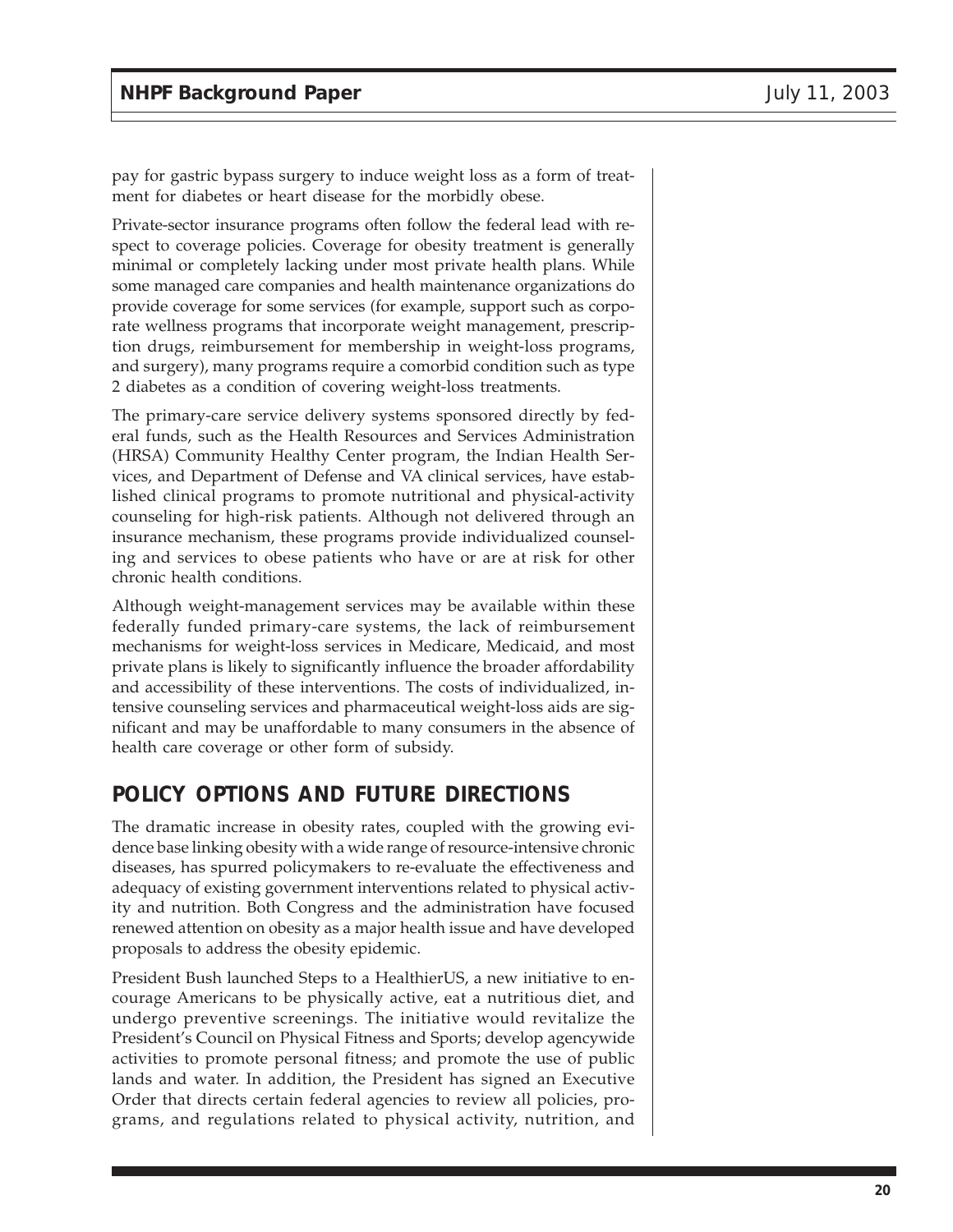screenings and propose modification or new actions to further improve the promotion of personal fitness.

A variety of legislative proposals related to obesity were considered during the 107<sup>th</sup> Congress and re-introduced this session. The Senate and House introduced similar versions of the Improved Nutrition and Physical Activity Act (IMPACT). Both bills would amend the Public Health Service Act to address issues of overweight and obesity through a wide variety of mechanisms. Other more focused bills, such as the Medicaid Obesity Treatment Act (H.R. 2024) and the Obesity Prevention Act (H.R. 2227), seek to address the obesity epidemic through the Medicaid program and through model school-based physical-fitness and nutrition programs in state educational agencies, respectively.

Although the various proposals pursued somewhat different strategies, in general the recent and proposed policy changes reflect all or some of the following:

■ *Increase federal support for educational programs, mass media campaigns, and research efforts.* Many of the proposals being considered would significantly increase the investment of federal dollars in programs to combat obesity. Proposals include increased spending on grants to support the development of pilot programs, mass media campaigns sponsored by CDC, aid to schools to support physicaleducation programs, training of health professionals, and NIH research related to obesity prevention and treatment. The House version of the IMPACT bill specifically calls for an evidence-based report evaluating the effectiveness of existing weight-loss programs. Both the House and Senate versions require a comprehensive report summarizing the status of federally funded research related to obesity. Critics argue that although these initiatives are important, they represent modest investments relative to the scope of the problem and are not of the magnitude required to effect meaningful change.

■ *Provide enhanced incentives for individuals, the states, and the private sector to pursue innovative solutions.* Recognizing that federal action alone will not be sufficient to significantly reduce obesity, many new or proposed programs seek to leverage state and private efforts. For example, DHHS has launched a Healthy Community initiative that would provide \$13.7 million in grants to approximately a dozen communities seeking to design and implement creative approaches to addressing obesity, diabetes, and other chronic disease problems. The President's FY 2004 budget proposal would significantly expand the Steps to a HealthierUS, of which the Healthy Communities grant is a major part, increasing total funding to \$125 million and expanding the number of grantee sites. The IMPACT bill allows DHHS to give priority to grant applicants willing to offer matching funds. In April 2002, the Internal Revenue Service recognized obesity as a disease and, therefore, allows many tax payers to deduct the cost of weight-loss programs as a medical expense. While these experiments may yield some promising

**Many new or proposed programs seek to leverage state and private efforts.**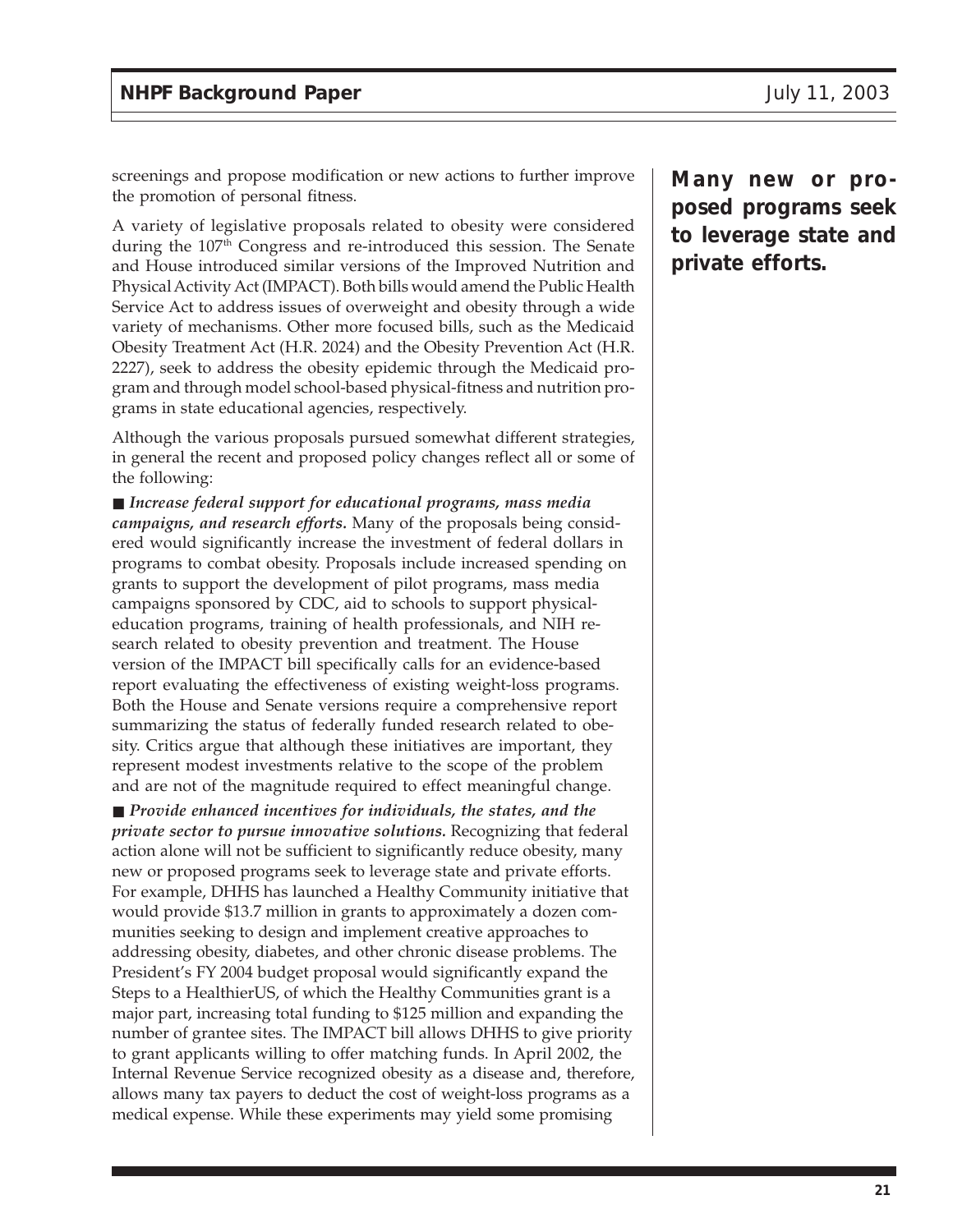results, it is not yet clear how widely adopted these practices and programs will become.

■ *Modify the food choices available through federal food-assistance programs.* In light of the reach and scope of the various federal foodassistance programs, a significant amount of attention has focused on ensuring that these programs offer healthy and nutritious food choices that promote good eating habits. The IMPACT bill calls for a study investigating whether USDA food-assistance programs could be improved to contribute to obesity prevention. H.R. 2227 focuses specifically on developing model approaches through the school lunch program. Some observers have noted that existing food-assistance programs are often viewed as agricultural support programs and opposition from powerful farming, dairy, and food industry lobbies may block efforts to achieve a substantial overhaul of these programs.

■ *Expand the weight-management services available through publicly financed insurance mechanisms.* Significant attention has focused on modifying the benefits available through Medicaid and Medicare to improve offerings related to obesity treatment and prevention. The House version of the IMPACT bill calls for the establishment of a \$25 million demonstration project to examine the feasibility and effectiveness of providing Medicare beneficiaries with behavioral coaching and other support services to improve wellness. H.R. 2024 seeks to require states providing prescription drug coverage to cover drugs medically necessary to treat obesity.

Many advocacy groups have called for much more aggressive federal policies to reduce obesity.61 These proposals include federal mandates to eliminate the availability of "junk food" in schools; dramatic increases in the availability of healthful foods, such as fruits and vegetables, through the USDA school meals programs; more stringent requirements regarding nutritional labeling on menus and menu boards at fast-food and other chain restaurants; tax levies on soft drinks; tax incentives to encourage grocery stores to locate in low-income neighborhoods; more proactive uses of transportation policy to support walking, biking, and mass transit; and reductions in (or elimination of) farm subsidies that lower the prices of corn sweeteners and other energy-dense food products. Many of these policies are likely to face stiff opposition from industry lobbies that view such proposals as misguided and at odds with their interests.

Significantly reducing obesity rates in the United States will require some fairly profound societal changes. Meaningful policy interventions in this area are likely to involve either actions that threaten the economic interests of industries that benefit from the status quo or substantial investments of public resources. During the108<sup>th</sup> Congress, policymakers will continue to focus on the obesity epidemic and consider legislation that will not only address the epidemic, but could also have an appreciable effect in reversing this deadly trend. Given that the obesity epidemic is associated with deeply ingrained societal structures, policymaking on **Reducing obesity rates in the United States will require profound societal changes.**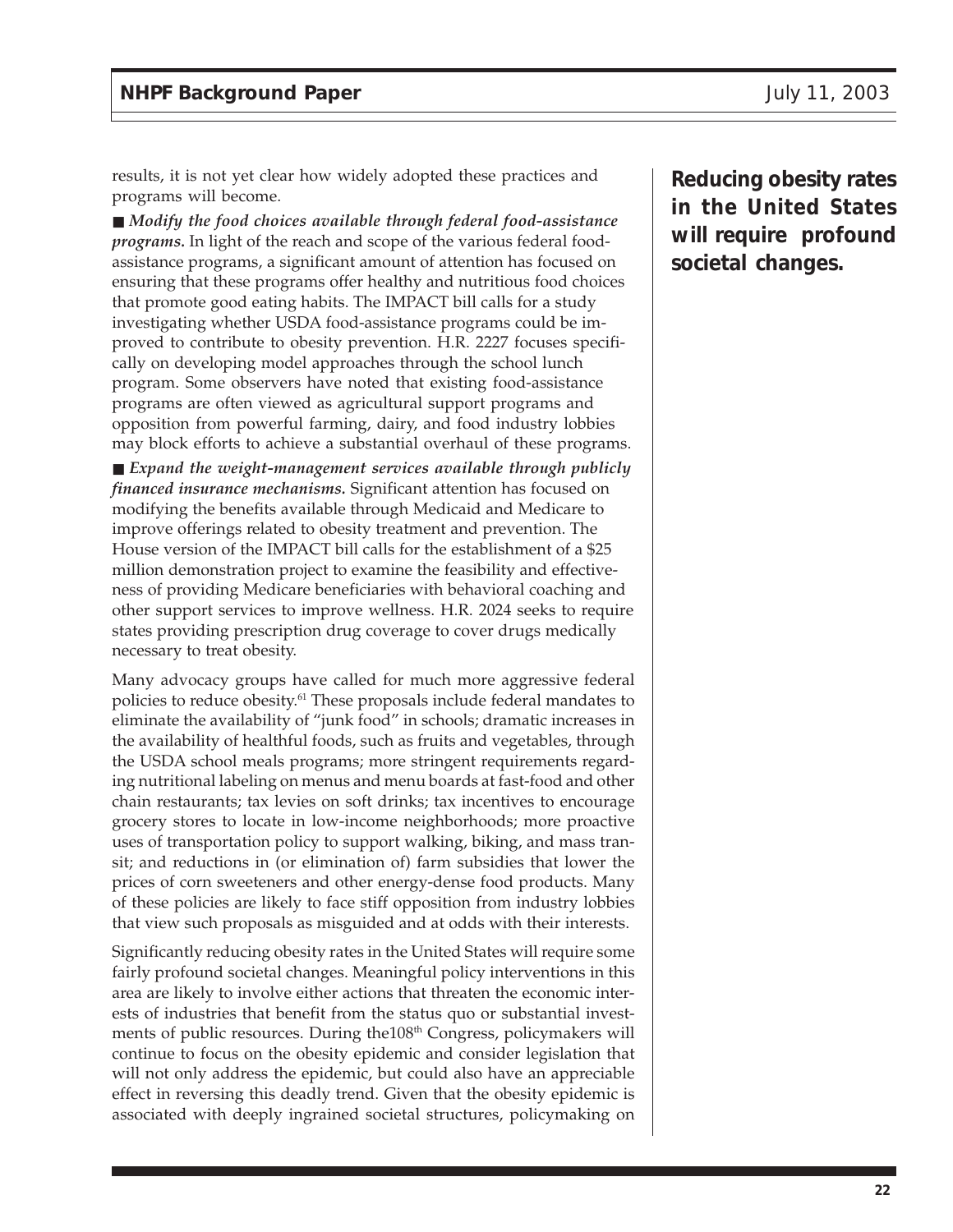this issue is not likely to be limited to a single piece of legislation or a single program. Rather, it will involve multiple congressional committees and federal agencies addressing a variety of policy spheres, including health, education, transportation, taxation, agriculture, and social welfare.

## **ENDNOTES**

1. Marion Nestle and Michael F. Jacobson, "Halting the Obesity Epidemic: A Public Health Policy Approach," *Public Health Reports,* 115 (January/February 2000): 14–15.

2. National Center for Health Statistics, "Table 70, Healthy Weight, Overweight, and Obesity among Persons 20 Years of Age and Over, according to Sex, Age, Race, and Hispanic Origin: United States, 1960–1962, 1971–1974, 1976–1980, 1988–1994, 1999– 2000," *Health, United States, 2002* (Hyattsville, Md.: U.S. Department of Health and Human Services, 2002), 213.

3. Rhonda L. Rundle, "U.S.'s Obesity Woes Put a Strain on Hospitals in Unexpected Ways," *Wall Street Journal*, May 1, 2002.

4. Ali H. Mokdad, Barbara A. Bowman, Earl S. Ford, Frank Vinicor, James S. Marks, and Jeffrey P. Koplan, "The Continuing Epidemic of Obesity and Diabetes in the United States," *JAMA,* 286, no. 10 (September 12, 2001): 197.

5. Grantmakers in Health, "Weighing In on Obesity: America's Growing Health Epidemic" Issue Brief No. 11, Grantmakers in Health, Washington, D.C., 2001, 6.

6. Kathleen M. McTigue, Joanne M. Garrett, and Barry M. Popkin, "The Natural History of the Development of Obesity in a Cohort of Young U.S. Adults between 1981 and 1998," *Annals of Internal Medicine,* 136, no. 12 (June 18, 2002): 857-864; accessed July 7, 2003, at http://www.annals.org/issues/v136n12/toc.html.

7. U.S. Department of Health and Human Services (DHHS), *The Surgeon General's Call to Action to Prevent and Decrease Overweight and Obesity* (Rockville, Md.: U.S. Department of Health and Human Services, 2001), 14.

8. National Center for Health Statistics, *Prevalence of Overweight among Children and Adolescents: United States, 1999–2000*, U.S. Department of Health and Human Services; accessed July 9, 2003, at http://www.cdc.gov/nchs/products/pubs/pubd/hestats/overwght99.htm.

9. Richard S. Strauss and Harold A. Pollack, "Epidemic Increase in Childhood Overweight, 1986–1998," *JAMA,* 286, no. 22 (December 12, 2001): 2845–2848.

10. DHHS, *Surgeon General's Call to Action,* 14.

11. Jane Putnam, Linda Scott Kantor, and Jane Allshouse, "Per Capita Food Supply Trends: Progress towards Dietary Guidelines," *Food Review,* 23, no. 3 (September–December 2000):  $2 - 14$ .

12. DHHS, *Surgeon General's Call to Action,* 2.

13. G. S. Ma, Y. P. Li, X. Q. Hu, W. J. Ma, J. Wu, "Effect of Television Viewing on Pediatric Obesity," *Biomedical Environmental Science,* 15, no. 4 (December): 291–297; R. Lowry, H. Wechsler, D. A. Galuska, J. E. Fulton, L. Kann, "Television Viewing and Its Associations with Overweight, Sedentary Lifestyle, and Insufficient Consumption of Fruits and Vegetables among U.S. High School Students: Differences by Race, Ethnicity, and Gender," *Journal of School Health,* 72, no. 10 (December 2002): 413–21; K. F. Janz, S. M. Levy, T. L. Burns, J. C. Torner, M. C. Willing, J. J. Warren, "Fatness, Physical Activity, and Television Viewing in Children during the Adiposity Rebound Period: the Iowa Bone Development Study," *Preventive Medicine,* 35, no. 6 (December 2002): 563–571.

14. National Center for Chronic Disease Prevention and Health Promotion, "Youth Risk Behavior Surveillance System: 2001 Information and Results," Centers for Disease Control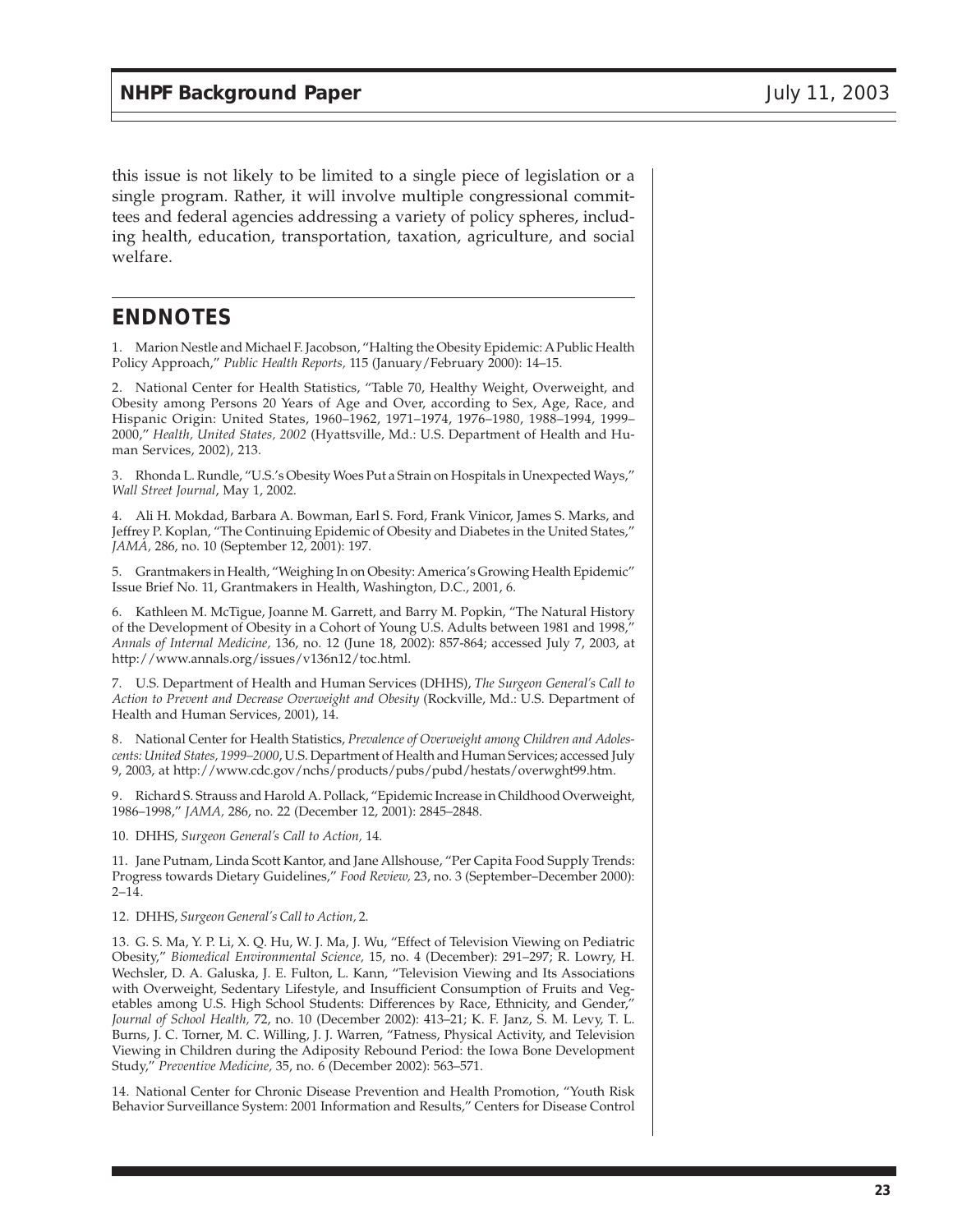and Prevention; accessed July 9, 2003, at http://www.cdc.gov/nccdphp/dash/yrbs/2001/ youth01online.htm.

15. Amanda Spake, "A Fat Nation: America's 'Supersize' Diet is Fattier and Sweeter—and Deadlier," *U.S. News Online*, August 19, 2002; accessed August 21, 2002, at http:// www.usnews.com/usnews/nycu/health/articles/020819/19fat.htm.

16. Judy Putnam, "U.S. Food Supply Providing More Food and Calories," *Food Review,* 22, no. 3 (September–December 1999): 3.

17. Lisa R. Young and Marion Nestle, "The Contribution of Expanding Portion Sizes to the U.S. Obesity Epidemic," *American Journal of Public Health,* 92, no. 2 (February 2002): 246–249.

18. Barbara J. Rolls, "The Supersizing of America: Portion Size and the Obesity Epidemic," *Nutrition Today,* 38, no. 2 (March–April 2003: 42–53.

19. Jeffrey Koplan and William Dietz, "Caloric Imbalance and Public Health Policy," *JAMA,* 282, no. 16 (October 27, 1999): 1579–1581.

20. Kimberly Morland, Steve Wing, and Anna Diez Roux, "The Contextual Effect of the Local Food Environment on Residents' Diets: The Atherosclerosis Risk in Communities Study," *American Journal of Public Health,* 92, no. 11 (November 2002): 1761–1767.

21. Grantmakers, "Weighing In," 15.

22. James O. Hill and Edward L. Melanson, "Overview of the Determinants of Overweight and Obesity: Current Evidence and Research Issues," *Medicine and Science in Sports and Exercise,* 31, suppl. 11, (November 1999): S515. For additional information see http:// www.cdc.gov/genomics/info/perspectives/obesity.htm.

23. Koplan and Dietz, "Caloric Imbalance," 1579–1581.

24. Mark Nord, Nader Kabbani, Laura Tiehen, Margaret Andrews, Gary Bickel, and Steven Carlson, "Household Food Security in the United States, 2000," Economic Research Service Food Assistance and Nutrition Research Report No. 21, U.S. Department of Agriculture, Washington, D.C., February 2002, 6; available July 9, 2003, at http:// www.ers.usda.gov/publications/fanrr21/fanrr21.pdf.

25. William H. Dietz, "Does Hunger Cause Obesity?" *Pediatrics,* 95, no. 5 (May 1995): 766– 767.

26. Marilyn S. Townsend, Janet Peerson, Bradley Love, Cheryl Achterberg, and Suzanne P. Murphy, "Food Insecurity Is Positively Related to Overweight in Women," *Journal of Nutrition,* 131, no. 6 (June 2001): 1738–1745; Christine M. Olson, "Nutrition and Health Outcomes Associated with Food Insecurity and Hunger," *Journal of Nutrition,* 129, no. 2 (February 1999), supplement: 521S–524S; Katherine Alaimo, Christine M. Olson, and Edward A. Frongillo, Jr., "Low Family Income and Food Insufficiency in Relation to Overweight in U.S. Children: Is There a Paradox?" *Archives of Pediatrics and Adolescent Medicine,* 155, no. 10 (October 1, 2001): 1161–1167.

27. Townsend et al., "Food Insecurity," 1738–1745.

28. Office of Women's Health, "Breastfeeding: HHS Blueprint for Action on Breastfeeding," U.S. Department of Health and Human Services, Washington, D.C., 2000; available July 9, 2003, at http://www.4woman.gov/Breastfeeding/bluprntbk2.pdf.

29. U.S. Department of Health and Human Services (DHHS), *Healthy People 2010,* 2nd ed., Vol. II (Washington, D.C.: U.S. Government Printing Office, November 2000), 16–49.

30. Kathryn G. Dewey, "Is Breastfeeding Protective against Childhood Obesity?" *Journal of Human Lactation,* 19, no. 1 (2003): 9–18.

31. J. M. McGinnis and W. H. Foege, "Actual Causes of Death in the United States," *JAMA,* 270, no. 18 (November 10, 1993): 2207–2212.

32. Partnership for Prevention, "Obesity: A Supplemental Update," *Priorities in Prevention*, Washington, D.C., August 2002; available July 9, 2003, at http://www.prevent.org/priorities/PinP\_0802\_Obesity.pdf.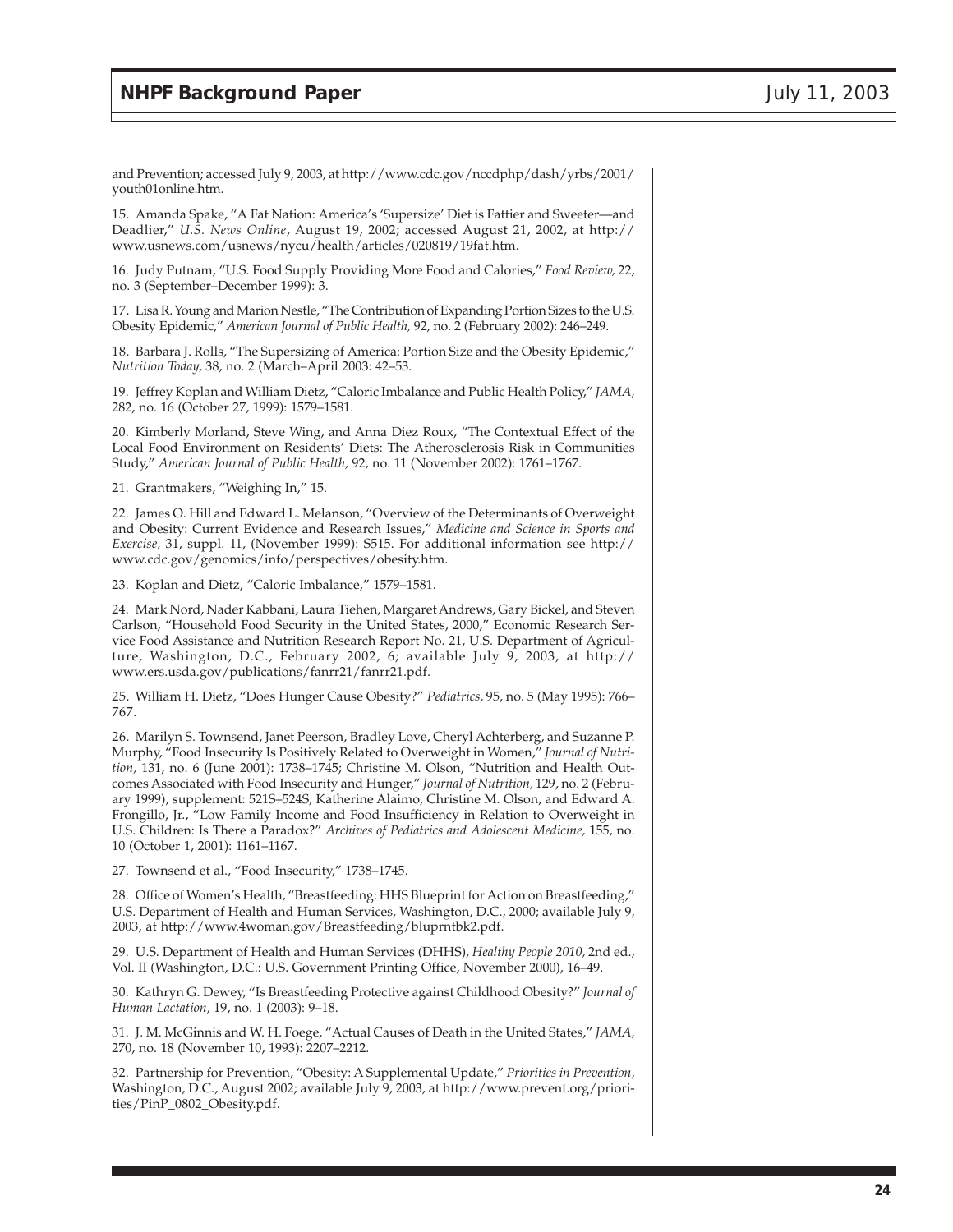33. DHHS, *Surgeon General's Call to Action*, 8.

34. Michael J. Devlin; Susan Z. Yanovski, and G. Terrance Wilson, "Obesity: What Mental Health Professionals Need to Know," *American Journal of Psychiatry,* 157, no. 6 (June 2000): 854–866.

35. National Institutes of Health, *Clinical Guidelines on the Identification, Evaluation, and Treatment of Overweight and Obesity in Adults*, NIH Publication No. 98-4083 (Bethesda, Md.: National Institutes of Health, September 1998); accessed September 28, 2002, at http:// www.nhlbi.nih.gov/guidelines/obesity/ob\_home.htm.

36. Robert E. Roberts, George A. Kaplan, Sarah J. Shema, and William J. Strawbridge, "Are the Obese at Greater Risk for Depression?" *American Journal of Epidemiology,* 152, no. 2 (2000): 163–170.

37. U.S. Department of Health and Human Services (DHHS), "Fact Sheet: Overweight in Children and Adolescents," *Surgeon General's Call to Action*; accessed July 9, 2003, at http:/ /www.surgeongeneral.gov/topics/obesity/calltoaction/fact\_adolescents.htm.

38. Robert C. Whitaker, Jeffrey A. Wright, Margaret S. Pepe, Kristy D. Seidel, and William H. Dietz, "Predicting Obesity in Young Adulthood from Childhood and Parental Obesity," *New England Journal of Medicine,* 337, no. 13 (September 15, 1997): 869.

39. DHHS, "Fact Sheet."

40. Eric A. Finkelstein, Ian C. Fiebelkorn, and Guijing Wang, "National Medical Spending Attributable to Overweight and Obesity: How Much, and Who's Paying?" *Health Affairs*, Web exclusive, W3-219–226, May 14, 2003; accessed July 9, 2003, at http:// www.healthaffairs.org/WebExclusives/2204Finkelstein.pdf.

41. Office of Assistant Secretary for Planning and Evaluation, "Physical Activity Fundamental to Preventing Disease," U.S. Department of Health and Human Services, June 30, 2002; accessed September 25, 2002, at http://aspe.hhs.gov/health/reports/physical activity.pdf.

42. Roland Sturm, "The Effects of Obesity, Smoking, and Drinking on Medical Problems and Costs," *Health Affairs,* 21, no. 2 (March/April 2002): 245–252.

43. National Institute of Diabetes and Digestive and Kidney Diseases, "Statistics Related to Overweight and Obesity"; accessed September 17, 2002, at http://www.niddk.nih.gov/health/ nutrit/pubs/statobes.htm.

44. Nestle and Jacobson, "Halting the Obesity Epidemic," 14–15.

45. J. Eric Oliver and Taeku Lee, *Public Opinion and the Politics of America's Obesity Epidemic*, Kennedy School of Government Working Paper No. RWP02-017, Cambridge, Mass., May 2002.

46. Centers for Disease Control and Prevention (CDC), "Increasing Physical Activity: A Report on Recommendations of the Task Force on Community Preventive Services," *Morbidity and Mortality Weekly Report,* 50, no. RR-18 (October 26, 2001), 1–14.

47. The 12 states receiving these funds were California, Colorado, Connecticut, Florida, Massachusetts, Michigan, Montana, North Carolina, Pennsylvania, Rhode Island, Texas, and Washington.

48. Nestle and Jacobson, "Halting the Obesity Epidemic," 18.

49. K. Stitzel, "School Nutrition Programs: A Legislative Perspective," *Journal of the American Dietetic Association,* 103, no. 4 (April 2003): 439–440.

50. K. W. Cullen, J. Eagan, T. Baranowski, E. Owens, and C. deMoor, "Effects of a la Carte and Snack Bar Foods at School on Children's Lunchtime Intake of Fruits and Vegetables," *Journal of the American Dietetic Association*, 100, no. 12 (December 2000): 1482–1486.

51. Ellen J. Fried and Marion Nestle, "The Growing Political Movement against Soft Drinks in Schools," *JAMA,* 288, no. 17 (November 6, 2002): 2181.

52. CDC, "Increasing Physical Activity," 13, 17.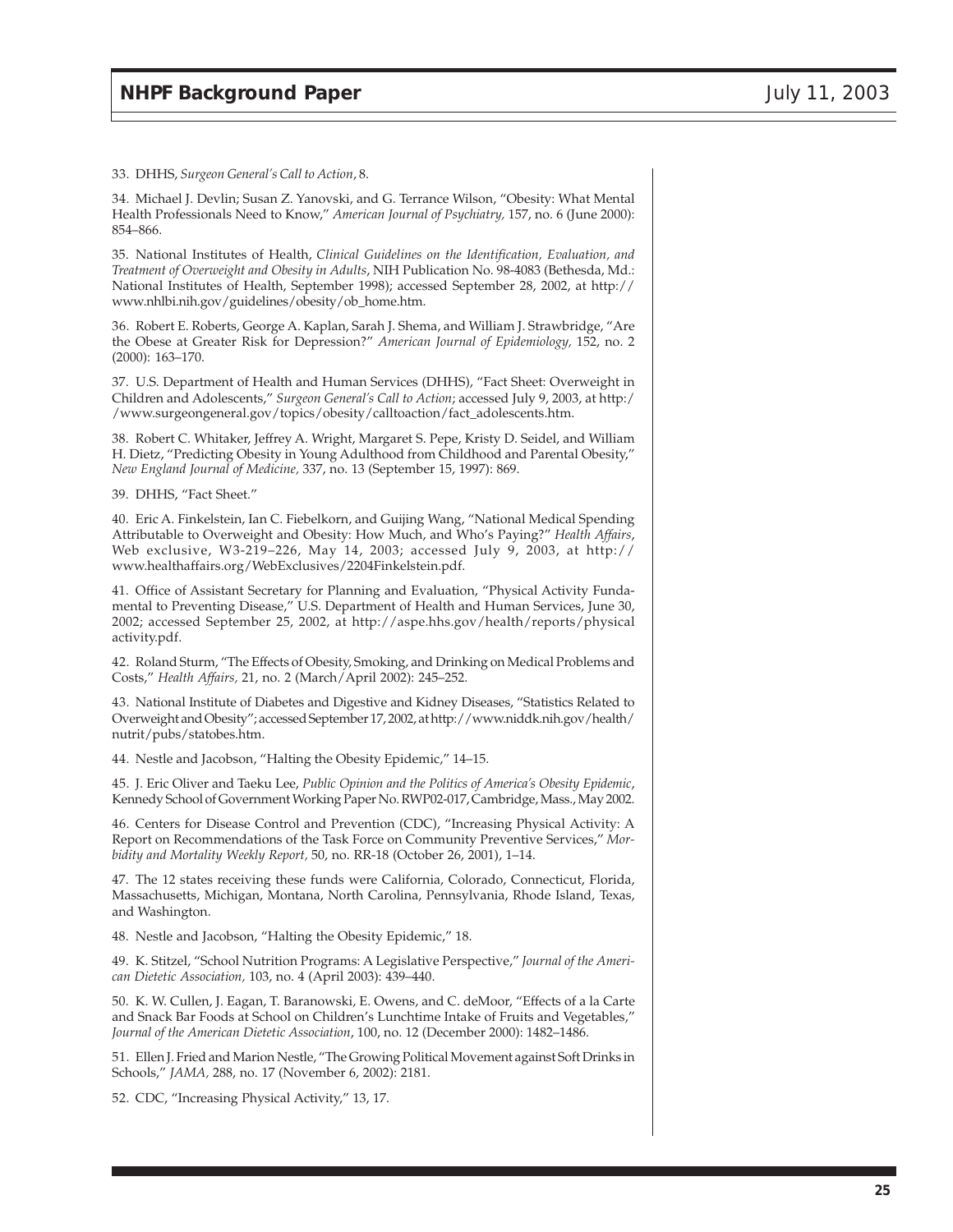53. Centers for Disease Control and Prevention, "Youth Risk Behavior Surveillance—United States, 2001," *Morbidity and Mortality Weekly Report,* 51, no. SS-4 (June 28, 2002): 1–62; accessed July 9, 2003, at http://www.cdc.gov/mmwr/PDF/SS/SS5104.pdf.

54. Federal Highway Administration, "TEA-21: Moving Americans into the 21st Century," U.S. Department of Transportation; accessed July 9, 2003, at http://www.fhwa.dot.gov/ tea21/index.htm.

55. National Institutes of Health, "NIH Disease Funding Table: Special Areas of Interest," March 19, 2003; accessed July 9, 2003, at http://www.nih.gov/news/fundingresearchareas.htm.

56. U.S. Preventive Services Task Force, "Screening for Obesity," in *Guide to Clinical Preventive Services*, 2nd ed., U.S. Department of Health and Human Services, Washington, D.C., 1996, 222; accessed July 9, 2003, at http://www.ahrq.gov/clinic/2ndcps/obesity.pdf.

57. U.S. Preventive Services Task Force, "Behavioral Counseling in Primary Care to Promote a Healthy Diet: Recommendations and Rationale," *American Journal of Preventive Medicine,* 24, no. 1 (January 2003): 93–100; also available July 9, 2003, at http://www.preventiveservices.ahrq.gov.

58. The task force found that available evidence was insufficient to recommend either for or against dietary counseling for patients with no known risk factors or physical activity counseling in primary care settings.

59. Deborah A. Galuska, Julie C. Will, Mary K. Serdula, and Earl S. Ford, "Are Health Care Professionals Advising Obese Patients to Lose Weight?" *JAMA,* 282, no. 16 (October 27, 1999): 1576–1578.

60. Tarayn Grizzard, "Undertreatment of Obesity," *MSJAMA,* 288, no. 17 (November 6, 2002): 2177.

61. Nestle and Jacobson, "Halting the Obesity Epidemic."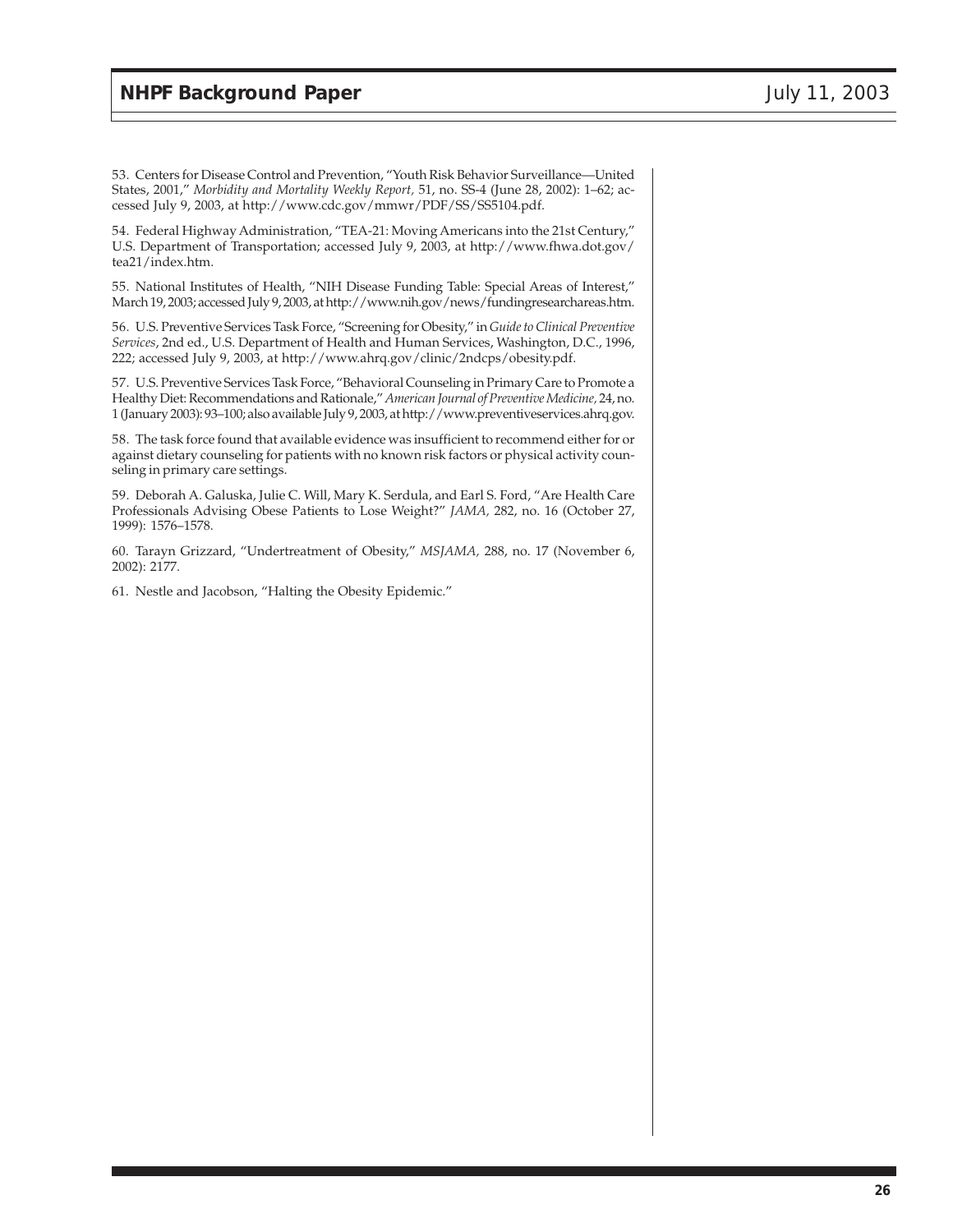# **Appendix**

**Examples of Federal Activities to Reduce Obesity**

#### **Information and Education**

■ The Department of Health and Human Services (DHHS) under the Healthy People 2010 initiative, has produced the *Healthy People in Healthy Communities: A Community Planning Guide Using Healthy People 2010.* This guide outlines strategies to help start community activities.

■ DHHS has recently launched a youth-oriented media campaign, *Verb*: *It's What You Do,* to promote physical activity and community involvement and to discourage unhealthy, risky behavior among youth from ages 9 through 13, known in marketing terms as "tweens." The campaign encourages tweens to find a verb, such as "run," "sing," or "dance," and use their verb to become more involved in regular physical activity.

■ The Centers for Disease Control and Prevention (CDC) is using existing surveillance systems to develop reports and guidelines on obesity and obesity-related diseases. CDC has also developed guidelines for school health programs, based on a review of published research and input from academic experts. For example, the *School Health Index for Physical Activity and Healthy Eating: A Self-Assessment and Planning Guide*, developed by CDC, enables schools to identify strengths and weaknesses of their physical-activity and nutrition policies and programs.

■ The CDC, in collaboration with the President's Council on Physical Fitness and Sports and the Department of Education, has developed a report, *Promoting Better Health for Young People through Physical Activity and Sports*, which describes strategies to increase the number of youth engaging in physical activity.

■ The Indian Health Service has partnered with the Head Start Bureau to develop an initiative, Healthy Children, Healthy Families, and Healthy Communities: A Focus on Diabetes and Obesity Prevention, which focuses on obesity and diabetes prevention activities for Head Start children, families, staff, and communities.

■ The Office of Women's Health has developed the Girls and Obesity Initiative in an effort to identify existing government obesity programs and to adapt these programs toward gender-specific guidance for girls.

■ The Agency for Health Care, Research, and Quality is working with the U.S. Preventive Services Task Force to update the chapter on screening for obesity in the 1996 *Guide to Clinical Preventive Services*. The report will be updated to address screening, counseling, and effective primary-care-based interventions for overweight and obesity.

■ The Health Resources and Services Administration (HRSA) has developed Bright Futures in Practice: Physical Activity, a set of guide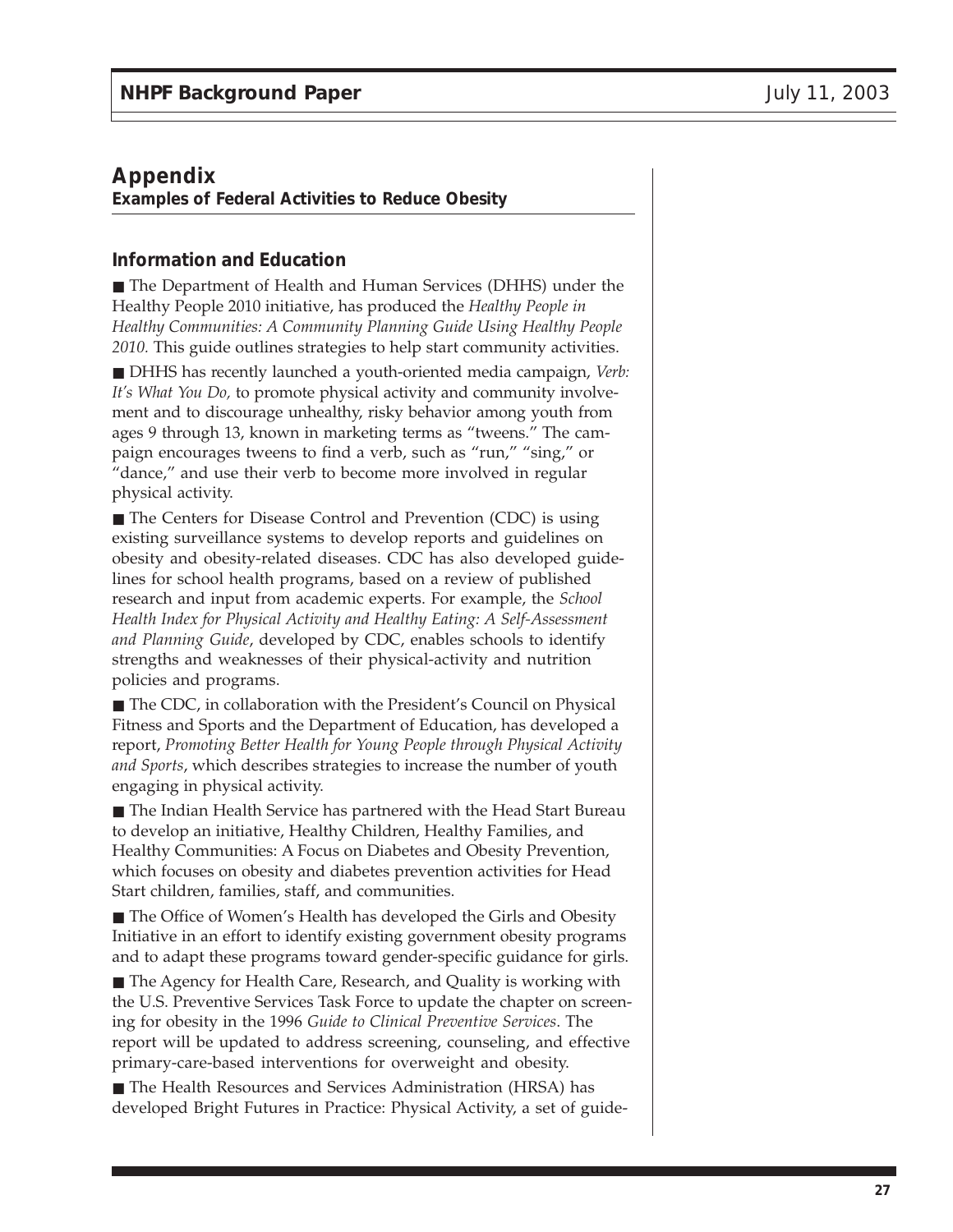lines and tools on health promotion, disease prevention, and early recognition of physical-activity issues and concerns for infants, children, and adolescents. In addition, HRSA has developed the Bright Futures in Practice: Nutrition, which provides nutritional guidelines for infants, children, and adolescents.

■ The National Heart, Lung, and Blood Institute (NHLBI) of the National Institutes of Health (NIH) has developed the *Clinical Guidelines on the Identification, Evaluation, and Treatment of Overweight and Obesity in Adults: Evidence Report*, which can be used by physicians and other health professionals in treating overweight and obesity. The NHLBI has also developed an Obesity Education Initiative to provide information on obesity and obesity-related diseases.

■ The National Institute of Diabetes and Digestive and Kidney Diseases (NIDDK) has developed a Weight-Control Information Network (WIN) to provide health professionals and consumers with sciencebased materials on obesity, weight control, and nutrition.

■ The National Institute on Aging has developed guidelines and a video on exercise for older adults.

■ The CDC also sponsors the Active Community Environments program, an initiative to promote walking, bicycling, and the development of accessible recreation facilities. Some of the activities being promoted under this initiative include the Kids Walk-to-School program, which promotes walking and bicycling to school; the development of a guidebook for public health practitioners to use to partner with transportation and city planning organizations to promote walking, bicycling, and close-to-home recreation facilities; a partnership with the National Park Service Rivers, Trails, and Conservation Assistance Program, to promote the development and use of close-to-home parks and recreational facilities; and a collaboration with the Environmental Protection Agency on a national survey to study attitudes of the American public toward the environment, walking, and bicycling.

■ The CDC has developed the Personal Energy Plan (PEP), a self-help program for the worksite that aims to promote healthy eating and physical activity. Worksites are encouraged to supplement the PEP kits with added activities and modifications to the nutritional and physical environment.

■ The NIDDK, as part of the WIN program, has developed a national media-based program called Sisters Together: Move More, Eat Better, which is designed to encourage black women ages 18 and over to maintain a healthy weight by becoming more physically active and eating healthier foods.

■ The NHLBI, in collaboration with the National Recreation and Park Association, has developed the Hearts N' Parks program, a national community-based program designed to help park and recreation agencies encourage heart-healthy lifestyles in their communities. Pilot projects have been tested in North Carolina and Arlington County,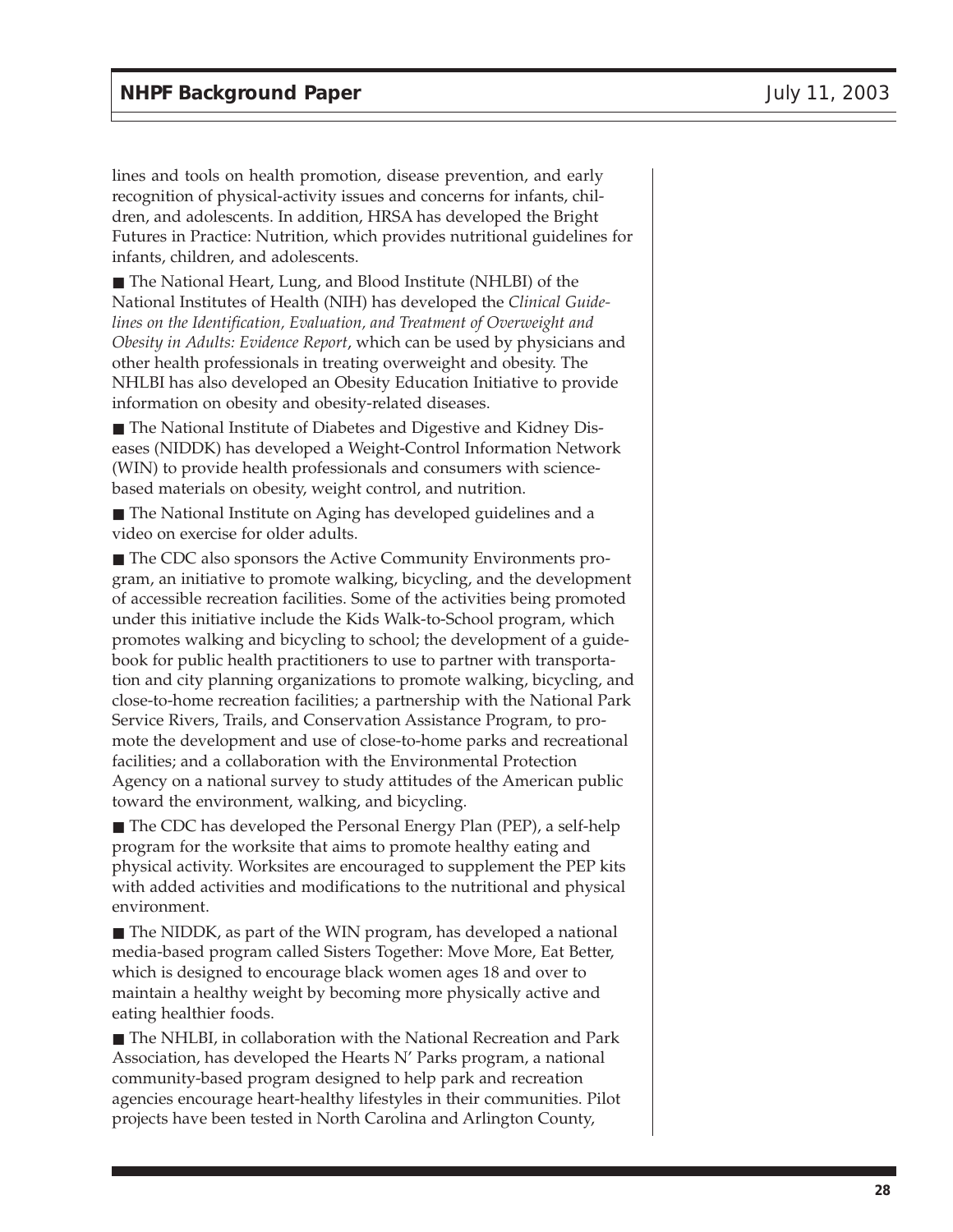Virginia. Currently, 50 park and recreation departments in ten states and six Marine Corps bases are implementing Hearts N' Parks over a three-year time span.

■ The Department of Transportation has developed the Partnership for a Walkable America, an alliance of public and private organizations and individuals committed to promoting the changes needed to make America more walkable. This independent alliance will focus on strategies to increase safety and access for walking and to promote the health benefits of increased walking.

■ The CDC Division of Nutrition and Physical Activity has initiated a program to support state health departments and their partners in developing and implementing targeted nutrition and physical activity interventions in an effort to prevent chronic diseases, especially obesity. As of 2001, twelve states have received funding to design their own population-based interventions. These states include California, Colorado, Connecticut, Florida, Massachusetts, Michigan, Montana, North Carolina, Pennsylvania, Rhode Island, Texas, and Washington.

■ The National Cancer Institute, in collaboration with the Produce for Better Health Foundation, has developed the 5 A Day for Better Health program, which seeks to improve dietary habits of children and adults. The program's goal is to increase Americans' consumption of fruits and vegetables to five or more servings a day by the year 2010. The program also provides education on the health benefits of eating fruits and vegetables.

■ The CDC, in collaboration with USDA, is developing a mentoring curriculum to promote nutrition and physical activity in young black males, in an effort to reduce racial disparities in nutrition and physical activity.

■ USDA's Team Nutrition, an initiative designed to help schools meet dietary guidelines in their school breakfast and lunch programs, provides grants to states promoting the Federal Dietary Guidelines for Americans, healthy food choices, and physical activity. It includes a variety of nutrition education materials for children ranging from prekindergarten through high school that support concepts to maintain healthy weight. For example, the action kit *Changing the Scene: Improving the School Nutrition Environment*, can be used at the state and local levels to educate decision makers about the role school environments play in helping students meet the goals of the *Dietary Guidelines for Americans*.

■ The CDC Division of Adolescent and School Health supports state education and health departments to implement coordinated school health programs that focus on improving physical activity and nutrition among young people. This support is used to implement training for professionals in health education, physical education, and food service in local schools and districts. For example, the Wisconsin Department of Public Instruction hosted a Best Practices in Physical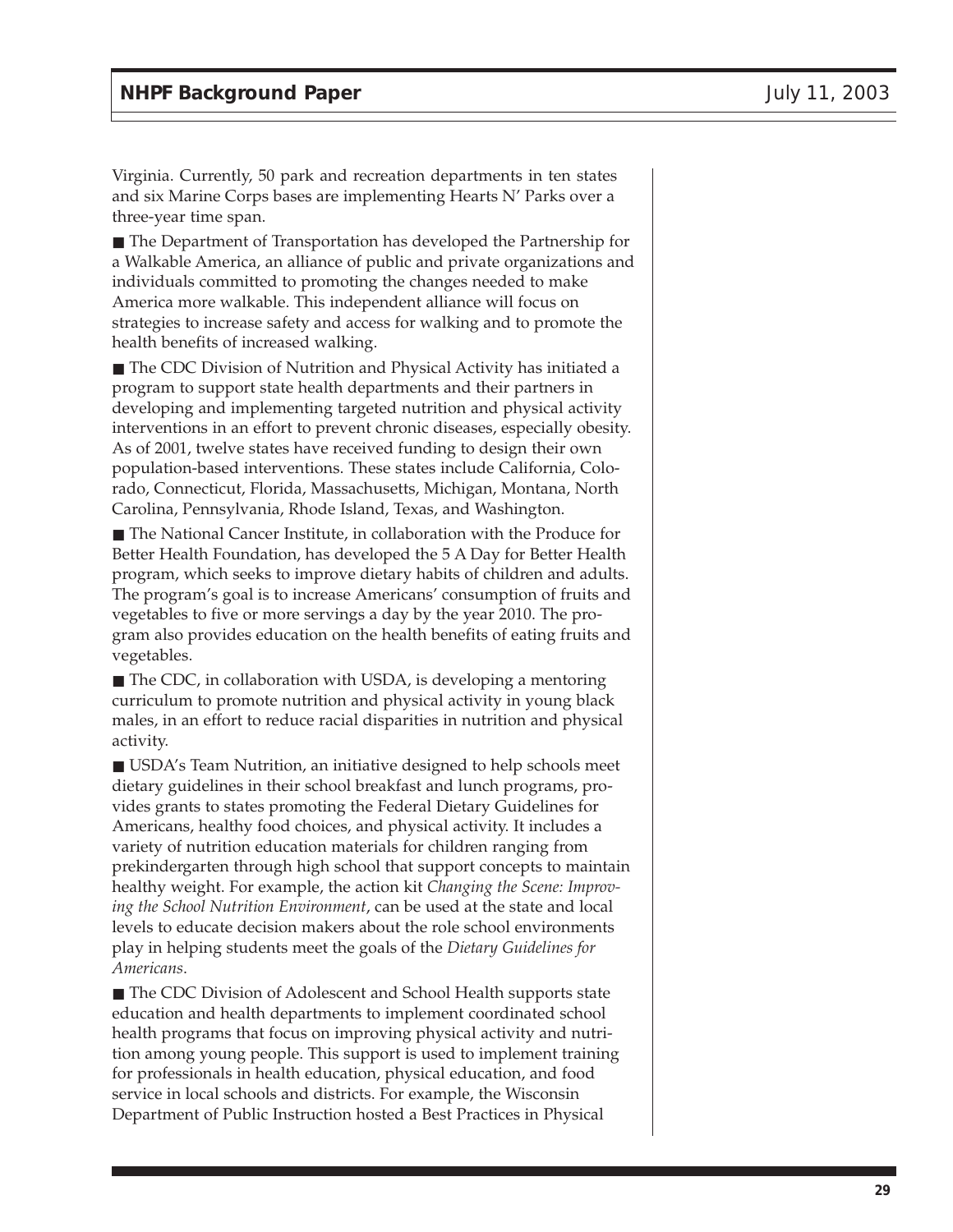Activity and Health Education Symposium that showcased exemplary school health promotion programs. Other states have added new statewide standards for teacher training and physical-fitness testing to local school districts' accountability report cards.

#### **Healthy Food Access**

■ USDA has recently launched a pilot project in four states (Indiana, Iowa, Michigan, and Ohio) that would provide free fruit and vegetables to public school students in an effort to encourage healthy eating habits. This \$6 million, one-year program requires participating schools to provide the fruits and vegetables at times other than lunch.

■ The USDA Community Food Projects Grant Program provides matching grants to community projects designed to increase food security by bringing the whole food system together to assess strengths, establish linkages, and create systems that improve the self-reliance of community members for their food needs. The program emphasizes increasing access to fresher, more nutritious food supplies. Funds have been authorized through 2007 at \$5 million per year.

■ The Women, Infants, and Children (WIC) Farmer's Market Nutrition program was established by Congress to provide fresh and nutritious foods from farmer's markets to low-income families participating in the WIC program.

## **Physical Activity Access**

■ The Department of Education has developed the Carol M. White Physical Education Program to initiate, expand, and improve physical education programs (including after-school programs) for students from kindergarten through 12th grade. The program will provide equipment and support to enable students to participate in physical education activities, as well as funds for staff and teacher training and education.

#### **Research**

■ The NHLBI, in collaboration with the Center for Human Nutrition at John Hopkins Bloomberg School of Public Health, is sponsoring the PATHWAYS research program, which fosters culturally appropriate, healthy eating practices and increased physical activity among American Indian children, their families, food services staff, and physical education and classroom teachers.

■ The National Institute of Child Health and Human Development supports several research projects that will investigate the bio-behavioral processes, such as eating habits and food avoidance, of obesity in children and adolescents.